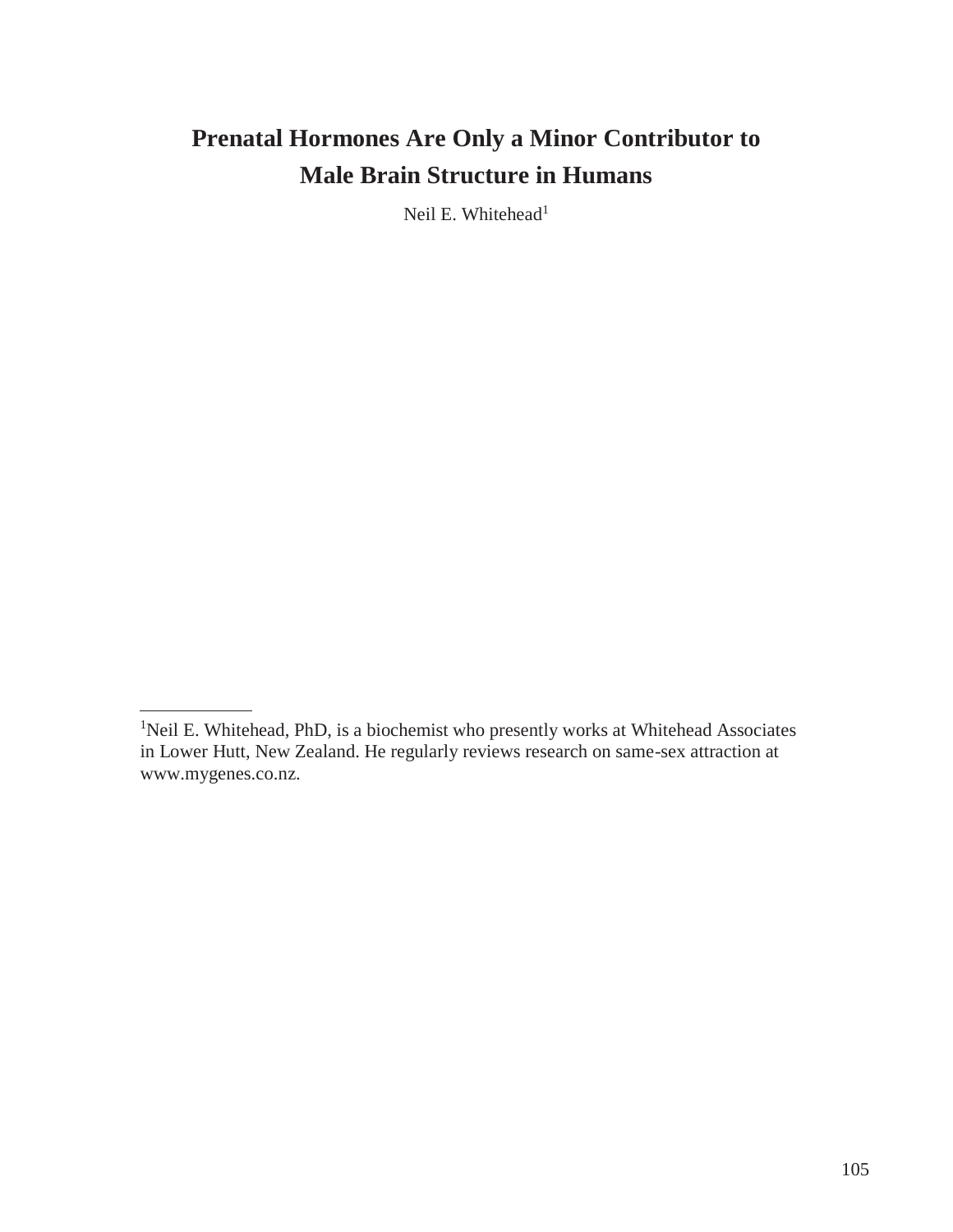# **Abstract**

The work of Phoenix, Goy, Gerall, & Young (1959) as well as later supporting research has been taken as evidence that the male brain is prenatally masculinized by testosterone but only activated to full heterosexual orientation at puberty. This conclusion was based on experiments in which testosterone was injected into pregnant guinea pigs and the female offspring subsequently examined. It has been widely assumed, though perhaps mistakenly, that a prenatal testosterone surge is also the major cause of male sexual orientation in humans. Subsequent research—including studies of the congenital adrenal syndrome (CAS) in girls—has shown multiple influences from a variety of sources on animal/human adult heterosexual orientation and brain structure, making such a theory too simplistic.

Recent work in the UK (Lombardo et al., 2012), testing the Phoenix et al. theory quantitatively for the first time, is here interpreted to show that the prenatal testosterone effect exists in humans at only 16 to 27% of total influences, so it is weak to modest, not major. Two other types of independent calculation in the Lombardo et al. paper, from twin studies and age of first sexual attraction, support the modest size of the influence. This implies that heterosexuality in humans does not develop solely under the influence of testosterone, but probably requires environmental inputs, which include those from parents and peers.

Homosexuality and transgender orientations have been assumed to be due to prenatal disturbances in testosterone hormone exposure, but the Lombardo et al. result for heterosexuality implies that prenatal influence is at best weak to modest for homosexuality and transgender. The fact that research is increasingly revealing multiple influences makes parenting important and sexual therapy a possibility.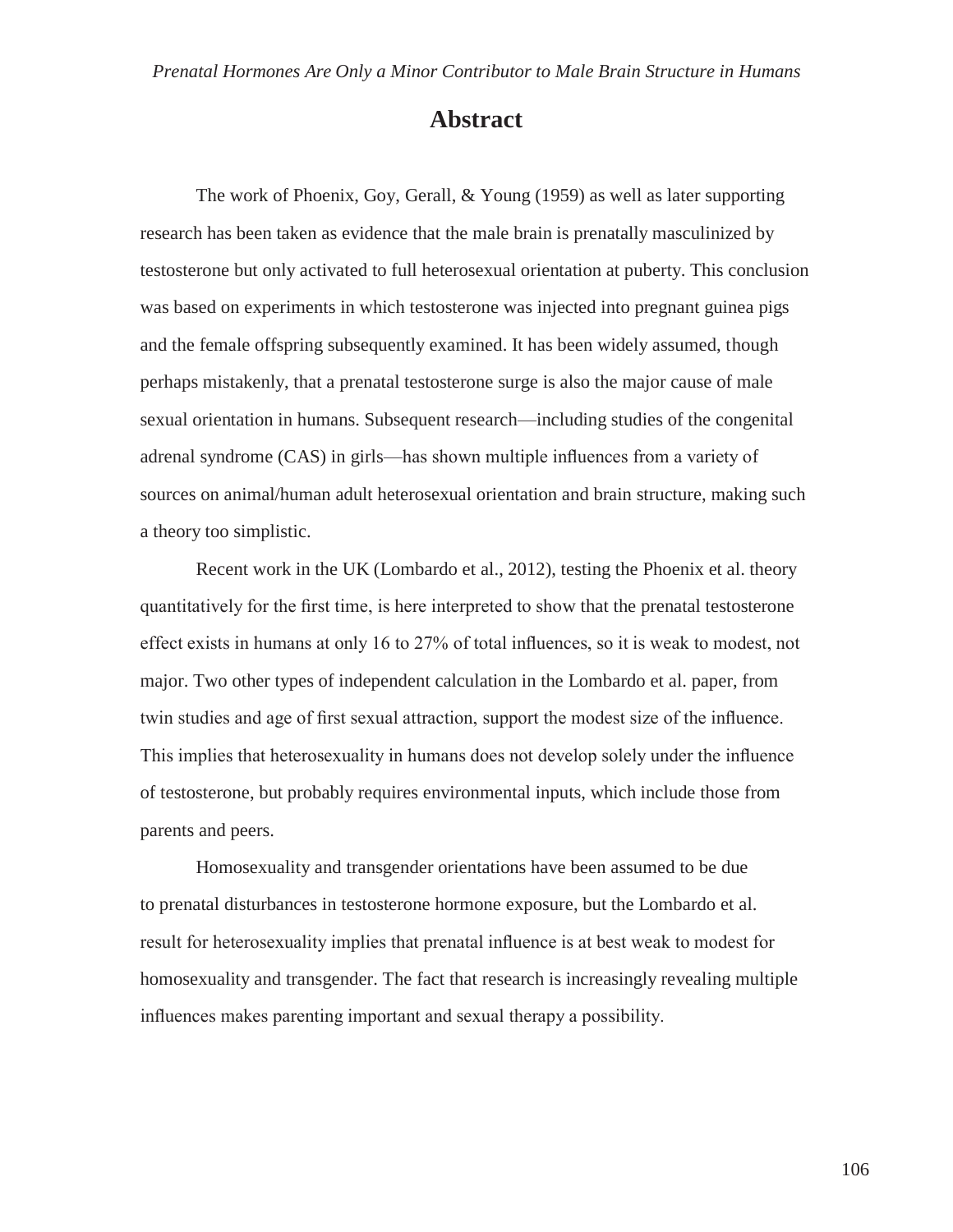#### **Introduction: Experimental Work by Phoenix et al.**

Hormones are important molecules in cells; apart from their various regulatory functions in the adult animal, such as regulation of sexual function, they are involved in the growth and maturation of the fetus. How and to what extent these prenatal hormones—particularly testosterone—influence actual adult sexual behavior has been unclear, and many theories have emerged over the course of time. The purpose of this paper is to discuss the most popular, a theory advanced by Phoenix et al. (1959).

Building on work published by others just before World War II, Phoenix et al. (1959) exposed pregnant guinea pigs to varying amounts of the male sex hormone, testosterone propionate. The male young seemed little different from controls, but the female young with the highest testosterone doses were "hermaphrodites," having masculinized genitalia and showing little or no lordosis, the submissive posture during mating. Further, during mating the adult females tended to mount other females as males would at a 75% rate; that was a very significant difference compared with a rate of 10.5% for female control guinea pigs. These effects resulted in some sense in same-sex attraction (SSA) behavior in the female guinea pigs. In hundreds of subsequent papers by others, this behavior has been equated with sexual orientation. Although this is dubious, because the mental state of the animal is not accessible to observation, this paper allows the equation for the sake of review only.

Changed behavior occurred in six animals out of one experimental group of eight. This immediately shows that the same treatment had variable effects and did not necessarily create the mounting behavior every time. Similarly, the doses sufficient to suppress lordosis in all animals produced hermaphrodites. If testosterone doses were lower and did not produce hermaphrodites, the lordosis was suppressed in only 50% of the animals. The control animals developed opposite-sex attraction (OSA), whereas for SSA, the authors commented, "Within each group the effect on lordosis was not related to the quantity of androgen received prenatally" (p. 373), so the SSA production was quite erratic. That point will be relevant to further discussion of SSA later in this paper.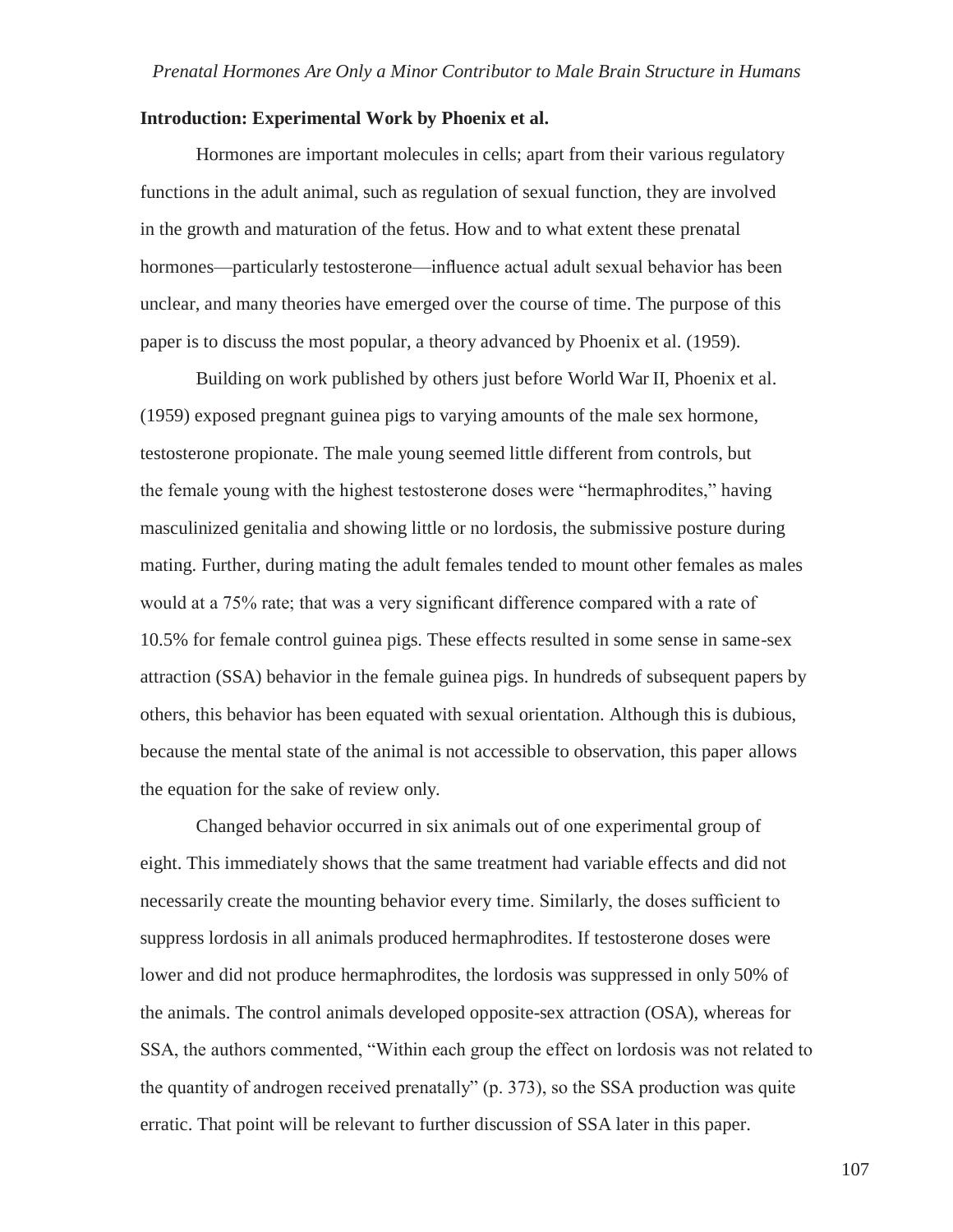The impression often given by reports of animal work is that complete and reproducible changes of sexual orientation occur with experimental treatment. In fact, however, such changes in sexual orientation rarely occur with experimental treatment, and there is much overlap in behaviors, regardless of how they are produced. Statistical methods must often be used to detect these differences.

The main conclusion of the authors was about OSA, although their work had produced a kind of SSA. They wrote that there exists "an organizing or 'differentiating' action on the neural tissues mediating mating behavior. During adulthood the hormones are activational" (p. 369).

The guinea pigs did not show sexual attraction characteristics when born; after a period of dormancy, sexual orientation emerged—in other words, was activated—only at puberty. As a result, the theory became known as the *organizational-activational hypothesis*. That hypothesis has been very influential and has been cited at least 950 times. It fits the universal observation that mammalian young of all species show any type of sexual attraction only well after infancy, around the time of puberty. However, the hypothesis raised many questions, particularly whether guinea pig metabolism reflected human metabolism well and whether the experimental results might have merely indicated pathological damage to the central nervous system of the animals.

#### **Subsequent Experimental Work**

Relatively little further work was done with the guinea pig, because the rat was a more convenient laboratory animal. But it rapidly became clear that the sensitive period for added hormone exposure was a little different in rats—it was not restricted to prenatal times, but also occurred from just before birth to a few weeks after birth (McCarthy, Wright, & Schwarz, 2009). It also became clear that for rats, the masculinizing hormone needed was not testosterone but estradiol, a hormone more usually associated with the female reproductive system. This showed that the postnatal influence of hormones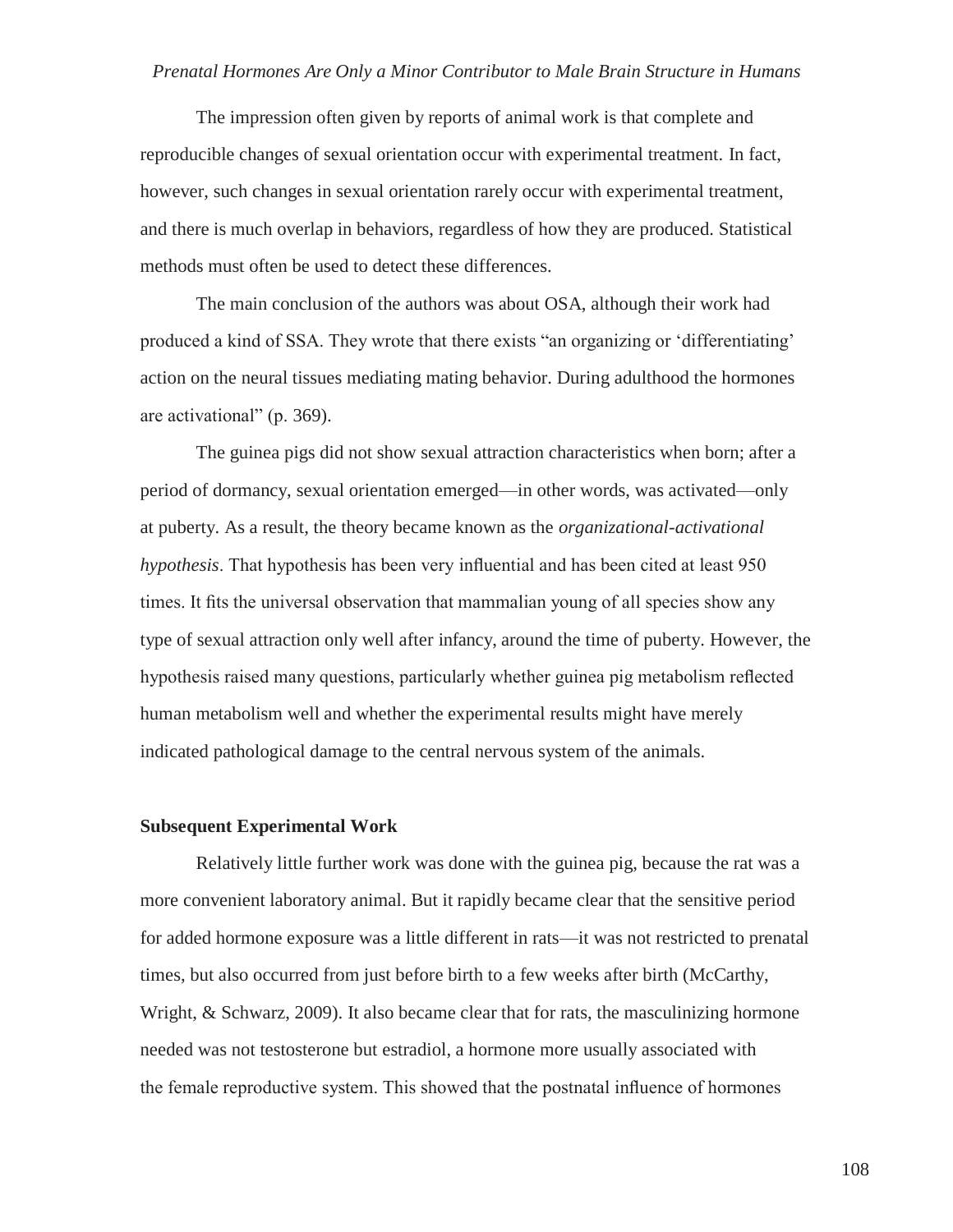could be important for brain development, but this has not been thoroughly investigated for many species. Other work on rats showed there were even strain differences for sensitivity to some sex hormones (McCarthy et al., 2009).

The adult brain differences found in the last several decades were discussed by de Vries (2009). Although anatomical brain sex differences are known for different species, they commented that in most cases we do not understand how or even whether these sex differences contribute to sex differences in behavior. In many species, a brain structure called the sexually dimorphic nucleus (SDN) in the preoptic area (POA)—part of the hypothalamus—is essential for male behavior in many animals, yet surgical procedures that destroy the SDN in male ferrets have no effect (McCarthy et al., 2009). Female ferrets have no SDN nucleus at all, but their behavior can still be manipulated with testosterone, casting doubt on whether the brain structure is even relevant in other species. Mice do not have an SDN difference and still show sexual preferences (de Vries, 2009). Any overview would have to highlight the interspecies diversity that is present. This type of diversity casts further doubt on whether animal models apply to humans.

In a study that showed similar diversity, Schulz, Molenda-Figueira, and Sisk (2009) found evidence in some experimental animals that there was a single extended postnatal sensitive period for steroid-dependent organization of male reproductive behavior; that period began around birth and ended in late adolescence. This was quite different from what occurs in guinea pigs and different from what occurs in rats. They also found that social experience affected both brain and sexual behavior in animals. The primate brain seemed rather similar to the rat brain in its reactions to sex hormones (Wallen, 2005), but, unlike the case for the rat, estradiol was not uniquely important. Some types of masculine behavior seemed completely dependent on maternal socialization; others seemed independent.

Obviously, then, there were differences from one species to another, and some postnatal influence seemed to arise from hormonal effects produced in offspring by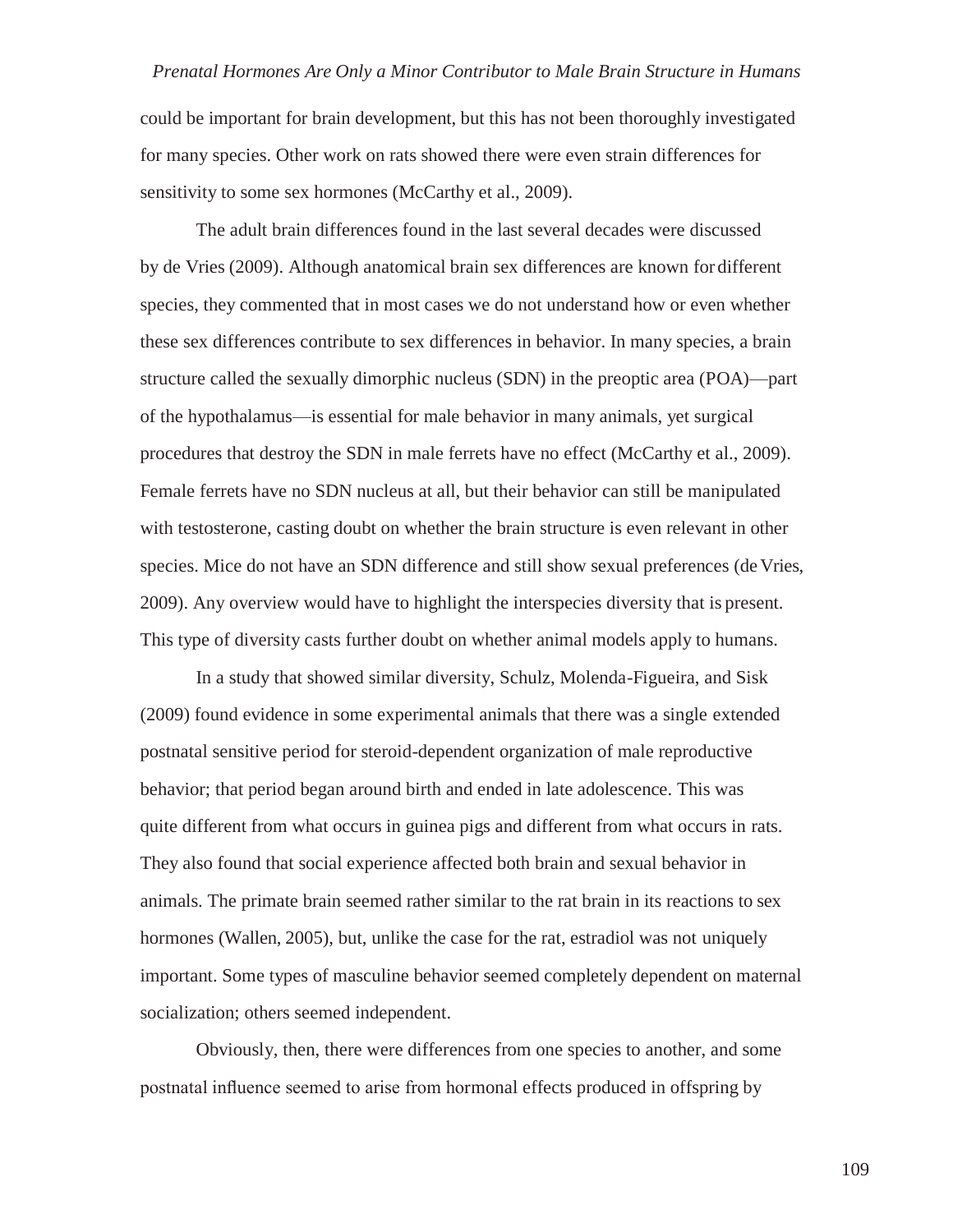maternal grooming. Even so, it was unclear how strong this effect was compared with the presumed instinct to reproduce. It might be predicted that although humans may have the same basic hormonal framework—such as the importance of steroid sex hormones—the importance of socialization and learning would be much greater and the influence of hormones would be less. *Homo sapiens*, after all, is the learning animal *par excellence*.

Although the varied patterns of animal structure/function should have led to caution, it was popularly assumed that the Phoenix et al. findings applied to humans. It was also assumed that fetal testosterone was an overwhelming influence, because the existence of a prenatal testosterone surge was well known in humans (Hines, 2008) and because young children were not attracted to the opposite sex until around puberty. This implied a complete cessation of hormonal influence during this time, something that seems unlikely. However, as described by Byne and Parsons (1993), even by the mideighties—about fifteen years after the work of Phoenix et al.—the academic consensus from all available results was that nature/nurture interaction was the origin of sexual orientation rather than exclusively nature *or* nurture. We must note, then, that a belief in the overwhelming importance of either nature *or* nurture in the scientific literature was not mainstream opinion in the eighties, and still is not.

#### **Human Adrenogenital Syndrome**

This section is presented at this point because the work was done a few decades ago and is useful background for current findings. Direct human experimentation, such as testosterone injections into pregnant women, is not ethically possible. However, at least one long-acknowledged medical condition—the congenital adrenogenital syndrome (CAS)—shows the influence of prenatal sex hormones, but its relevance to the Phoenix et al. hypothesis has received little attention.

CAS girls are exposed prenatally to about nine times the normal concentration of androgens as a result of overactive adrenal glands (Wudy, Hartmann, & Homoki, 2000),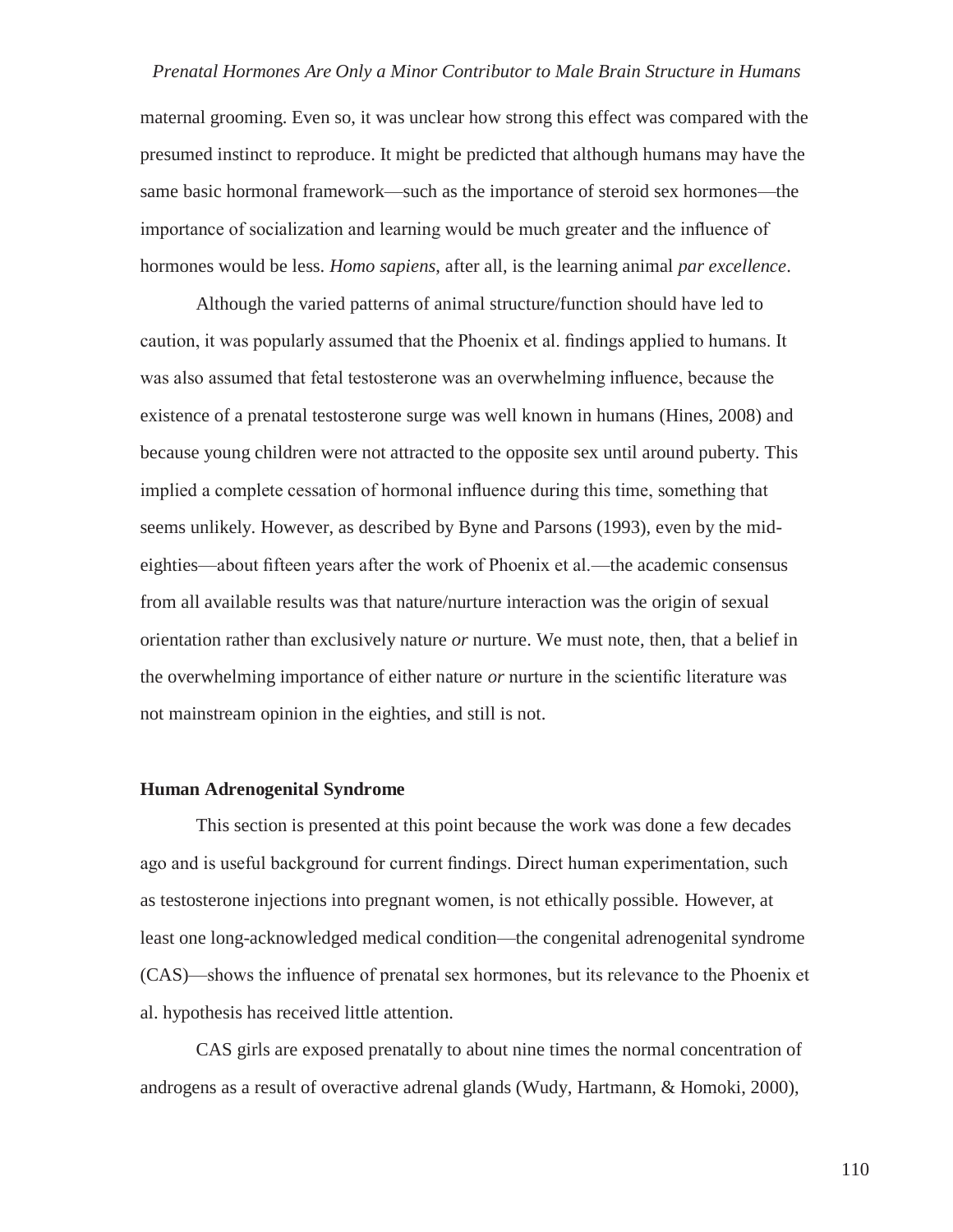and they are born with masculinized genitalia. They are thus very much like the Phoenix et al. guinea pigs that were given the highest testosterone doses. In the guinea pigs, these doses created females that had many male behaviors. In the CAS girls, perhaps the most relevant comparison would be the occurrence of lessened heterosexual orientation, such as lesbian/bisexual sexual orientation. A reasonable estimate of the prevalence of this sexual orientation in CAS girls is about 10 to 20%, and about 10% of CAS girls actually wanted sexual reassignment surgery that would change them to males (Whitehead  $\&$ Whitehead, 2010). This is a much smaller influence than the 75% of female guinea pigs who mounted other females or the 100% who did not show lordosis; it may be another example of species differences. But these differences suggest that factors other than testosterone may also be important in humans, such as upbringing, peer interaction, and cognitive factors.

# **Current Evaluation of Phoenix et al.**

On the fiftieth anniversary of the publication of Phoenix et al., a 2009 issue of the journal *Hormones and Behavior* was devoted to discussion of the theory. McCarthy et al. (2009) offered the following commentary:

In this time, the dogma that has emerged is, simply put, that developmental exposure to gonadal steroids acts on the brain to organize the neural substrate that is then selectively activated in the adult to induce expression of sex specific behavior. This elegant synthesis effectively explained a collection of disparate data and provided a framework against which future work could be read. Evidence in support of the essential truths of the hypothesis have [sic] steadily accumulated over the intervening 50 years, but evidence challenging or refuting the hypothesis has piled up in an equally compelling fashion. (p. 1)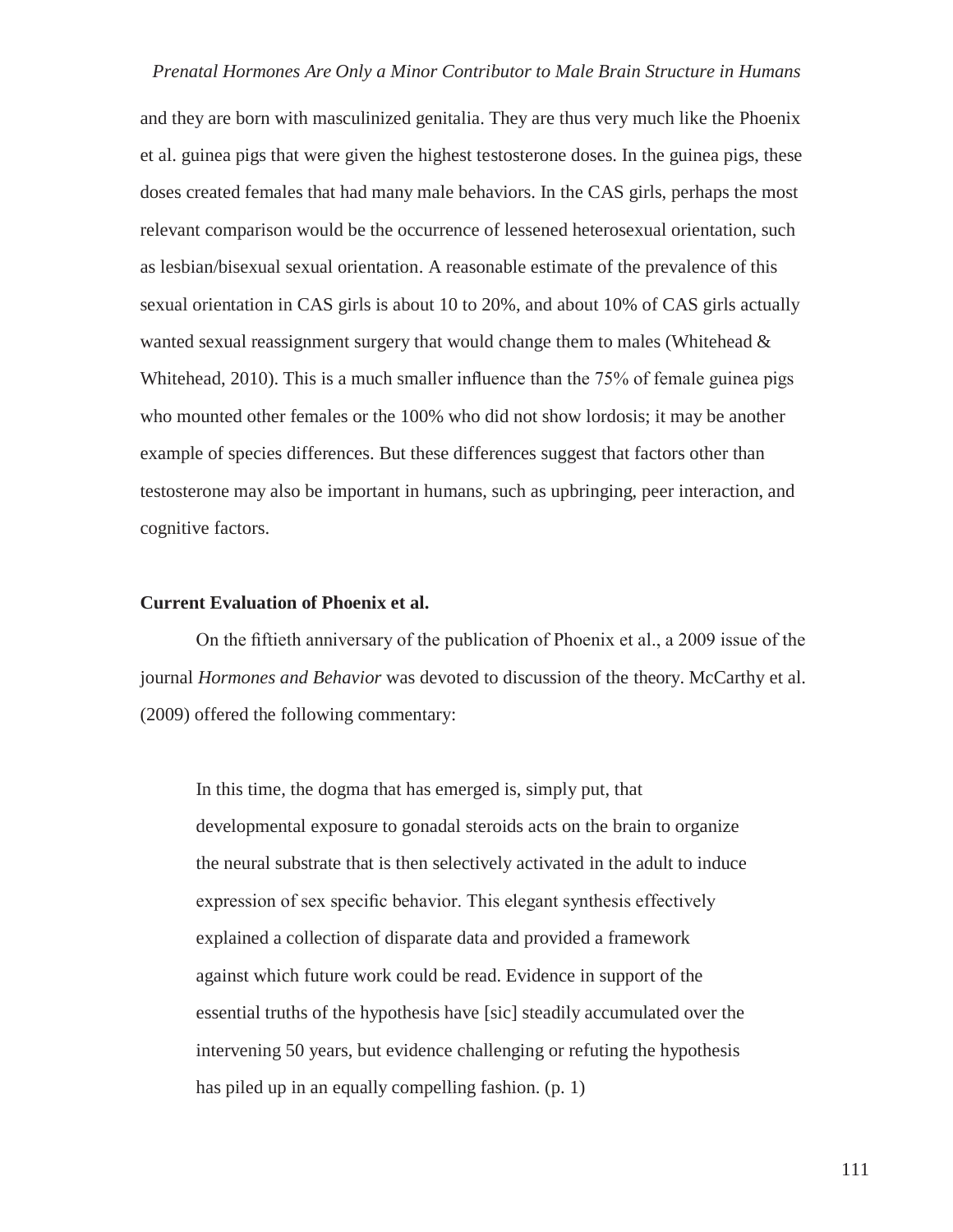They also commented that the field needed clarification, saying, "We do not even know what a female brain is other than it is not male" (p. 6). In their commentary, the authors deplored undue adherence to the "dogma."

In the same volume of *Hormones and Behavior*, Diamond (2009) considered the hypothesis certain for nonhumans and almost certain for humans—a position that seems one of the more extreme unless other influences are also admitted. He mentioned that initially the case of transgender people seemed a refutation of the theory because they were apparently not subject to unusual hormonal conditions *in utero*, as judged by their typical genitalia—but their brains apparently developed a sexual orientation opposed to their chromosomal status. Diamond and others therefore advanced a hypothesis that there was a later period in gestation, after the testosterone surge, during which "brain gender" could be fixed or preprogrammed in the brain in a manner different from the earlier time during which genitalia development needed testosterone. Such a period was found in primates (Wallen & Hassett, 2009), but there remained no direct experimental support in humans. Results reviewed later in the present paper show that, in fact, there is some contrary evidence of such a later period existing in humans. The theory was also incomplete because it did not allow for postnatal hormonal influence, already known for some animal models.

According to a subsequent publication (Semaan & Kauffman, 2010) that described the animal models, the "majority of known sex differences are induced by the sex steroid milieu during early postnatal development" (p. 3). In other words, most sex differences do not originate prenatally. It remained unclear to what extent this applied to humans.

# **Research on Newborn Children**

According to the original theory, although young children have brains prenatally organized as male or female, they do not express sexual behaviors or attractions until puberty (in 1959, when the original theory was postulated, there was little knowledge of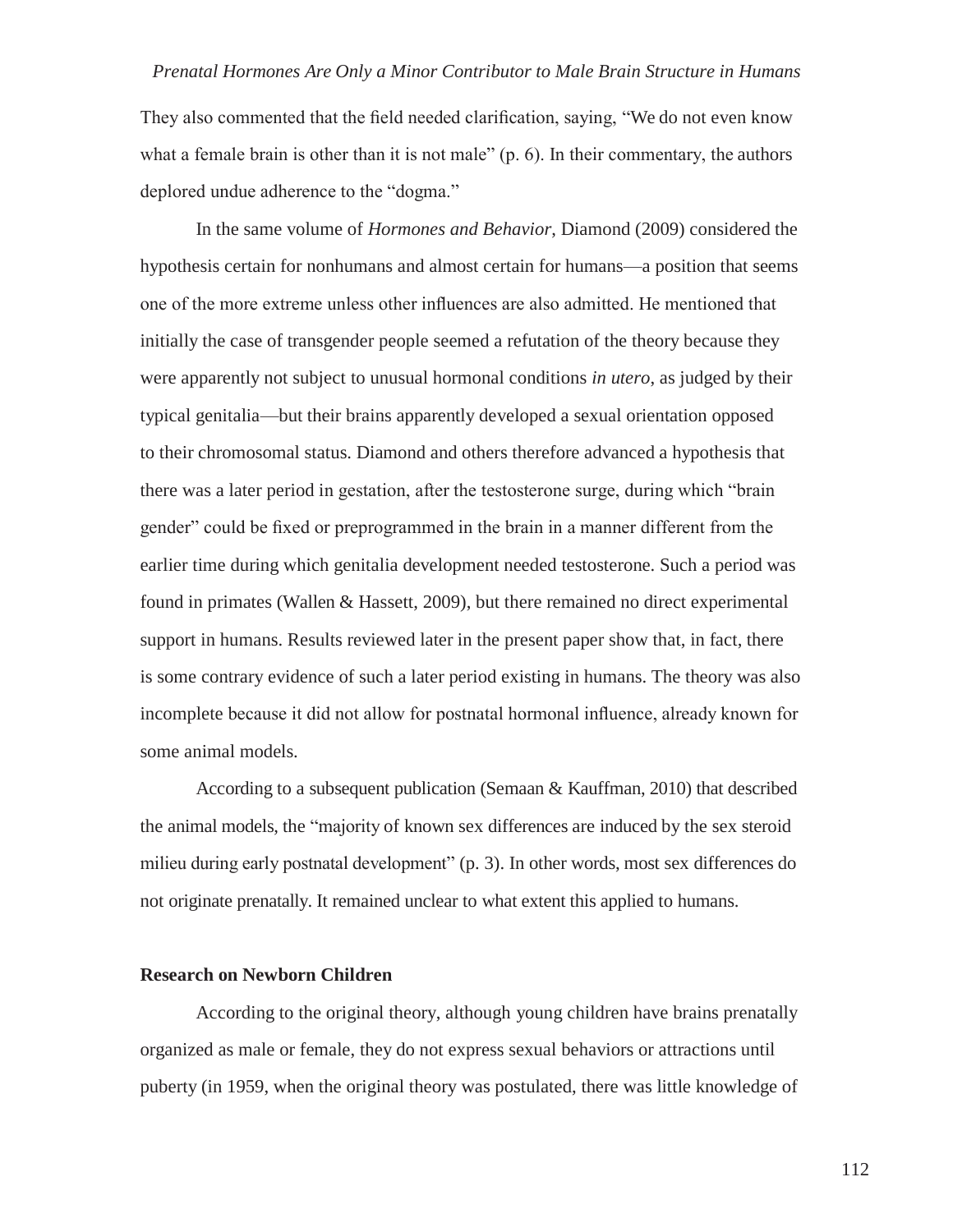postnatal effects of hormones on the brain). However, researchers still sought for genderdimorphic behavior in children too young to be affected by parental input. Although there was a slight difference in size between male and female newborn brains, there were very few other differences in actual brain anatomy, and sexual differentiation in brain anatomy seemed to start in a very subtle way only at about age four. It seemed any differences must be at the level of the cell biochemistry rather than the anatomy, though it was also possible that an age of four would have allowed for extensive socialization effects.

However, some behavioral differences are apparently observed. In the first four days after birth, girls imitate parents faster and more often; they also pay more attention to the cries of other babies (Hoffman, 1977). There is a definite difference in sleep/ wakefulness maturation that lags in boys (Cornwell, 1993). Newborn girls also have a greater sensitivity to electric shock, react more to a puff of cold air on the skin, and make more fine gestures, according to Nagy, Kompagne, Orvos, and Pal (2007). In all these comparisons, the differences are statistical rather than sharply divided by gender, and there is considerable overlap. The two sexes are more similar than different, but the above features provide some very limited evidence for differences in gender behavior that originate in the brain prenatally. Because of possible environmental influence, comparisons made well after birth may not be valid, and possibly become less valid the later the test.

# **Human Fetal Testosterone Measurements**

The ideal human experiment for comparison with the guinea pigs would be something like measurement of human fetal testosterone and monitoring the children after birth to see if brain structure at puberty reflected the fetal levels. Results of a program of investigation like this have recently been published and are now discussed.

Human fetal testosterone can now be measured during pregnancy in a procedure called *amniocentesis*, in which samples of amniotic fluid are withdrawn from pregnant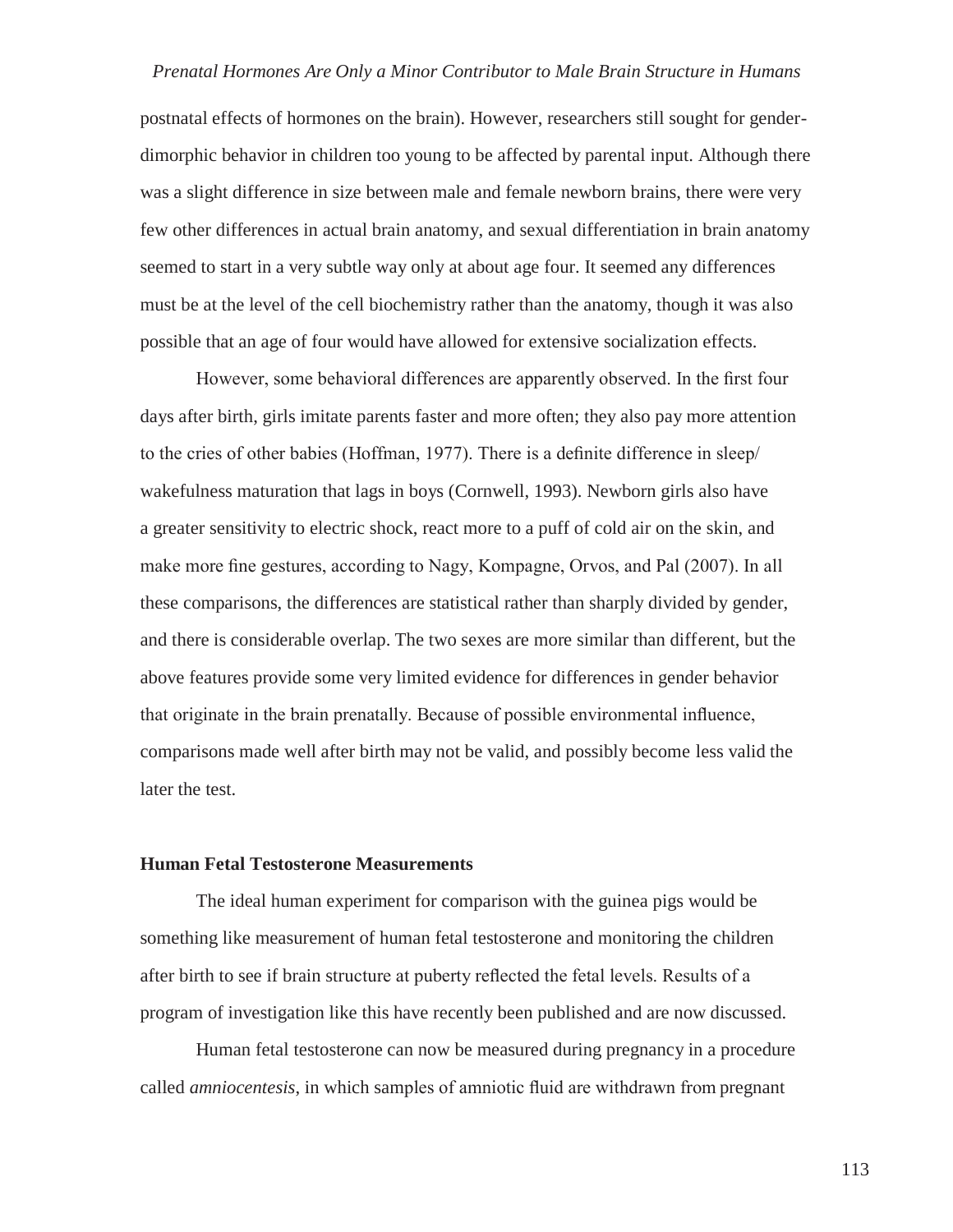women. While the procedure was generally intended for genetic testing, some researchers take advantage of it, after obtaining consent, to analyze the amniotic fluid for testosterone. The levels of testosterone in the fetus show whether there is a prenatal surge and the size of such a surge. Subsequently, some researchers applied a battery of tests to the same children as long as eleven years after they were born to determine whether there was a correlation between testosterone exposure and gendered behavior. Some Dutch research was done, but much of the research comparing fetal testosterone and brain structure at puberty was done in the Autism Research Unit at the University of Cambridge under the direction of well-known chief researcher Simon Baron-Cohen.

# **Outcome after Birth**

In a series of papers over a decade, Baron-Cohen and others have shown correlations (though often small) of fetal testosterone with many male-related traits at various ages. These included correlation inversely with degree of eye contact (Lutchmaya, Baron-Cohen, & Raggatt, 2002a); inversely with greater vocabulary (Lutchmaya et al., 2002b); positively with the 2Digit/4Digit finger-length ratio (Lutchmaya, Baron-Cohen, Raggatt, Knickmeyer, & Manning, 2004); inversely with empathy (Chapman et al., 2006); positively with autism (Auyeung et al., 2009a; Auyeung, Taylor, Hackett, & Baron-Cohen, 2010); positively with male-type child play (Auyeung et al., 2009b; see also Knickmeyer et al., 2005, and van de Beek, van Goozen, Buitelaar, & Cohen-Kettenis, 2009); positively with hand strength (Lust et al., 2011); positively with some visuospatial ability but not mental rotation (Auyeung et al., 2012); and positively with brain lateralization and male-type brain gray-matter features using MRI scans (Mercure et al., 2009; Chura et al., 2010; and Lombardo et al., 2012, the latter paper being particularly important). Some of these tests were done on eight- to elevenyear-old children, obviously long after the fetal testosterone measurements were taken. Any results directly measuring sexual attraction have not thus far been published.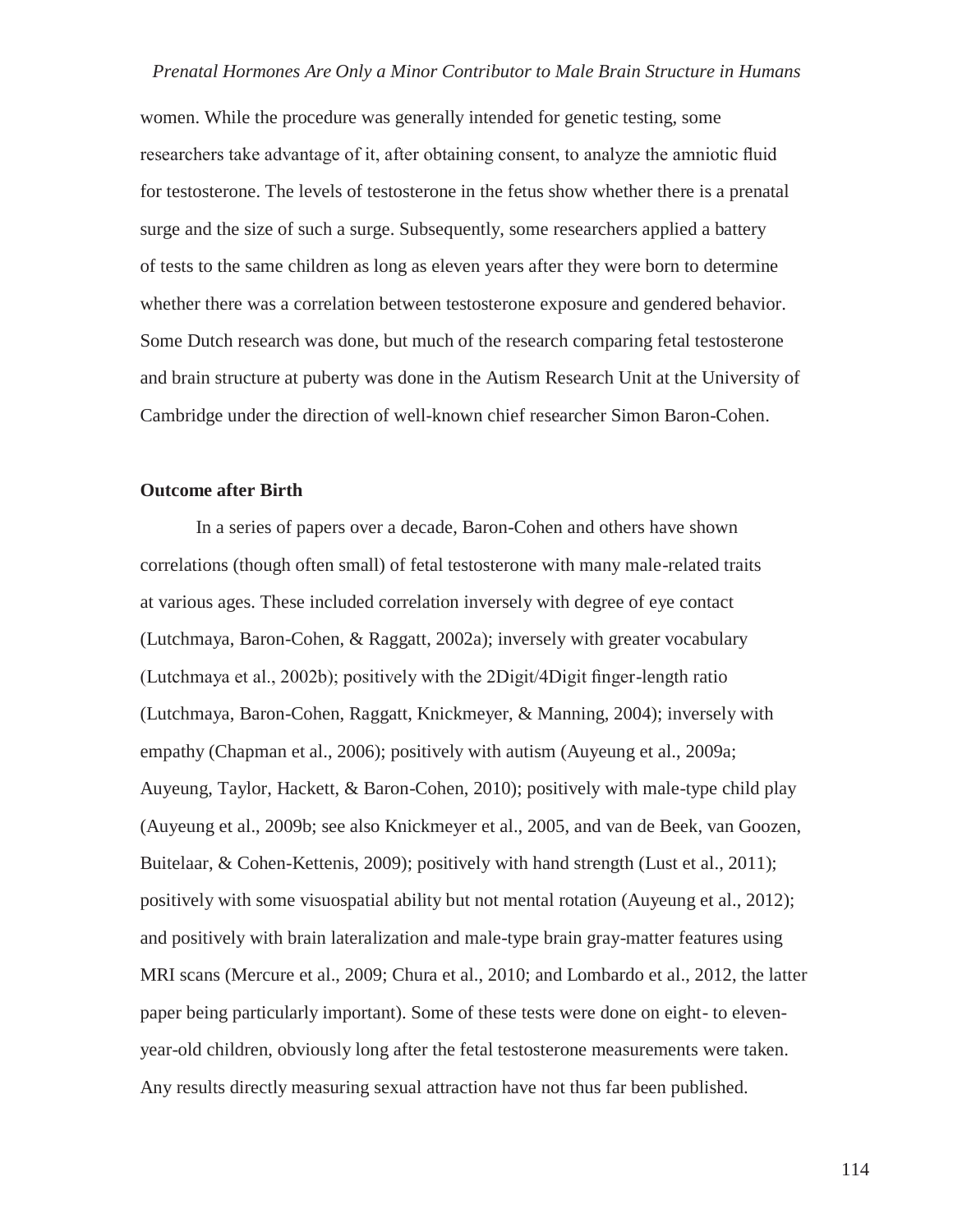#### **A Correlation Is Found, but Further Research Is Indicated**

So we can now test directly whether fetal testosterone correlates with sexually dimorphic anatomical structures, particularly finger-length ratios and brain structure (Lombardo et al., 2012). What is the result? Most importantly, there is a statistically significant correlation between prenatal testosterone exposure and late childhood sexually-dimorphic brain structure, a correlation that supports the organizational/ activational hypothesis. However, the results are rather puzzling compared with previous literature. The authors found three sexually dimorphic brain regions in which the gray matter was proportional to fetal testosterone, but the regions are not those traditionally found in sex-difference research, which generally studies the amygdala and the hypothalamus. The authors found the size of the usual sexually dimorphic regions in the amygdala and hypothalamus were not related to fetal testosterone, perhaps because of postnatal hormonal influence. On the other hand, one region in the amygdala whose size was related to fetal testosterone was not sexually dimorphic. This is not what those in the field would expect, and replication would be reassuring.

Those who have followed similar studies over the last few decades will be hesitant to accept these brain structure results until replicated, because much brain structure work has failed that test. For the purposes of this paper, however, the results are tentatively accepted.

Although the authors emphasize that their work shows a link between fetal testosterone and brain regions, they do not think testosterone is the only influence. They invoke later—in other words, postnatal—androgen surges, epigenetic effects (influences from the environment), and a possible influence from placental sex hormones. This again demonstrates the current thinking that multiple influences are involved.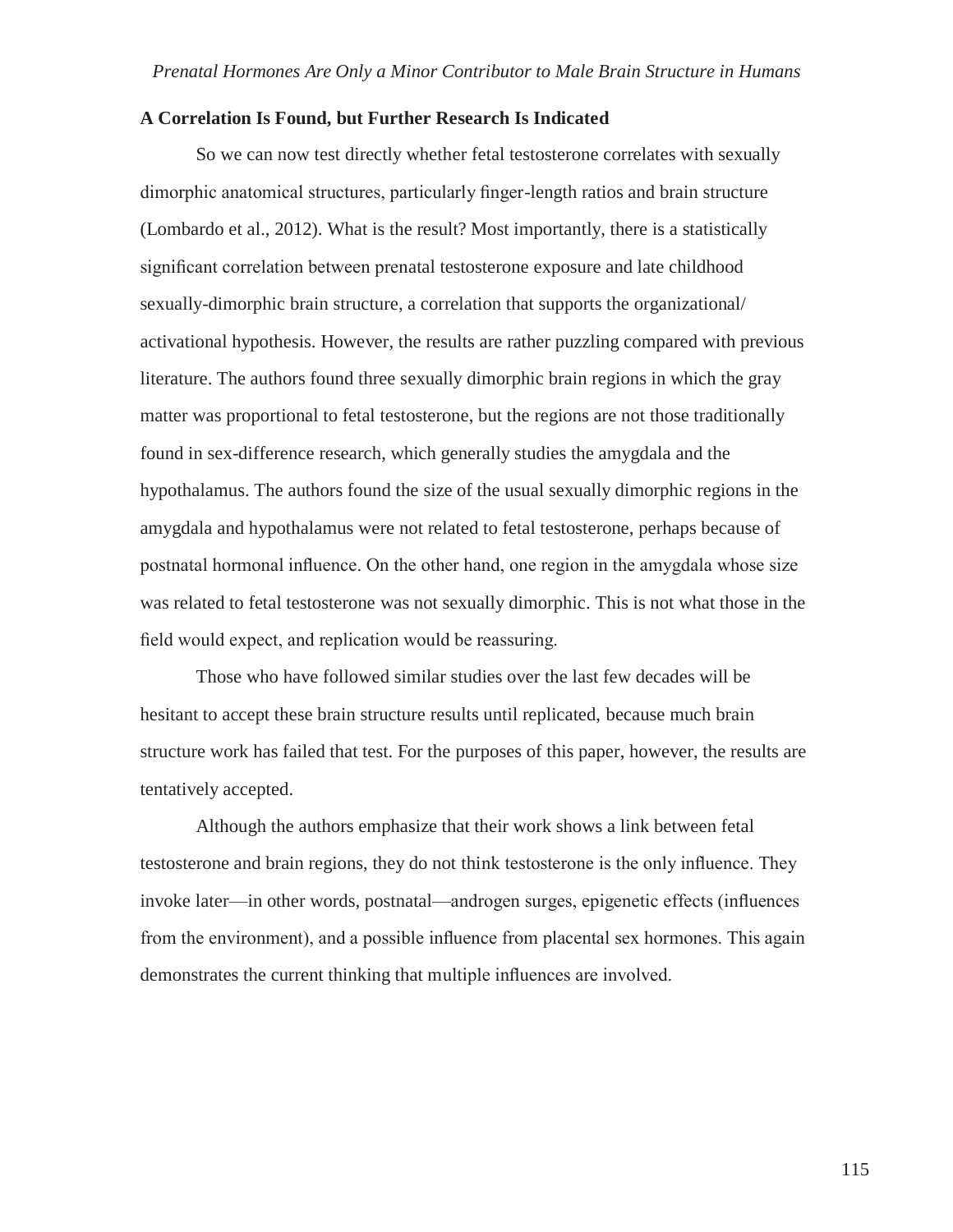

Figure 1.The (negative) association between one brain region (gray matter volume of posterior lateral orbito-frontal cortex) and fetal testosterone. Taken from Lombardo et al. (2012). The pale green circle encloses the blue-colored area that is the relevant brain region.

# **Strength of the Correlation**

The data scatter, hence the strength of the correlation, is identical for the three brain regions within error. Correlation coefficients range from 0.45 to 0.49 (compared with a maximum 1.0 for perfect correlation), a statistically real effect. However, looking at Figure 1, it is clear that there is quite a degree of scatter in the relationship and probably a lognormal distribution; the strength of the correlation may be overstated. The brain structure gray matter volume is not rigidly dependent on the fetal testosterone. (A similar strength of correlation is found for the finger-length ratios.)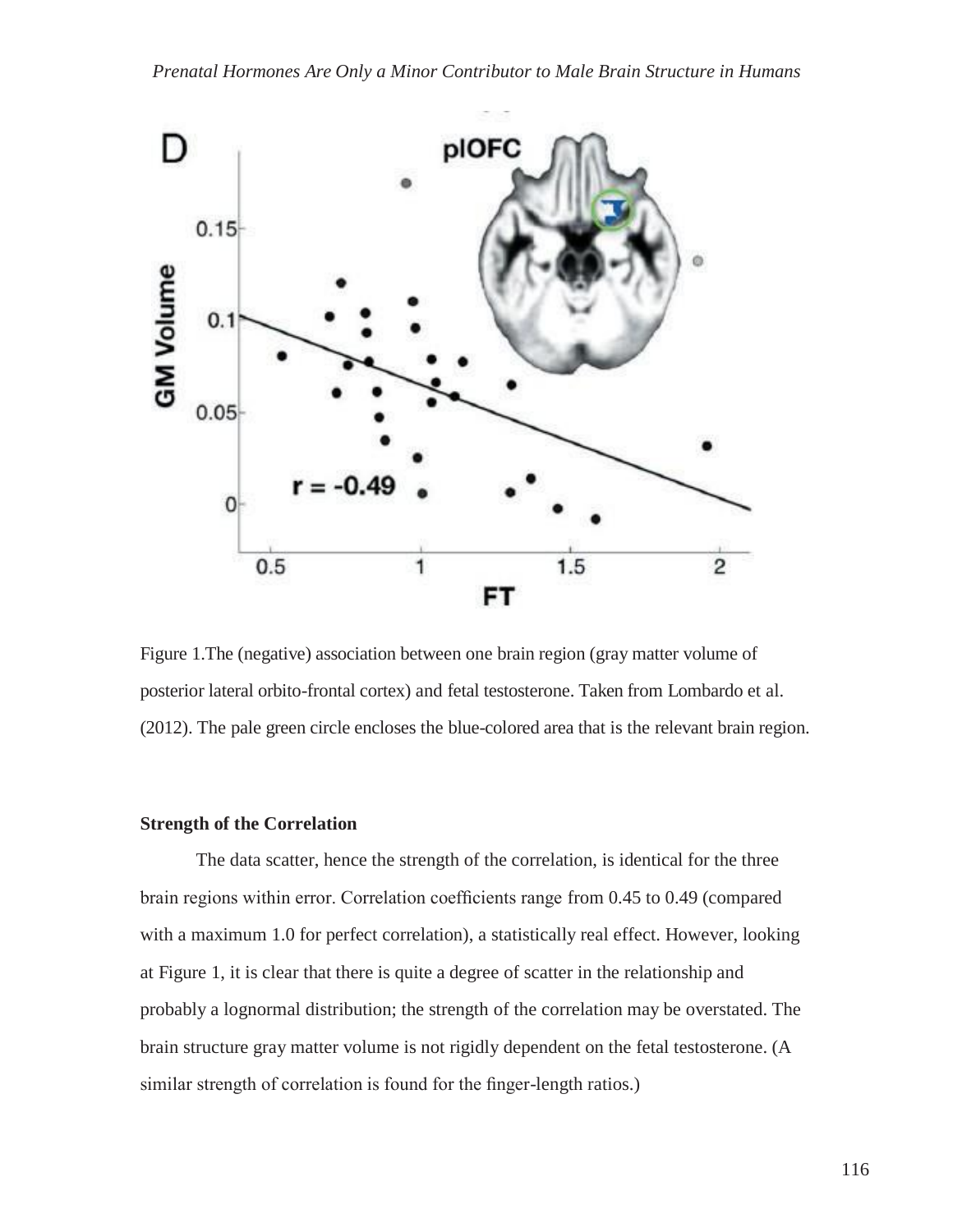To find the degree of influence, fraction of variance explained, or scatter explained by the regression, the correlation coefficient is squared. That shows only 16 to 27% of the total variance (roughly total influences) on finger-length ratio and brain structure is explained by fetal testosterone; 73 to 84% is left unexplained. This makes the fetal testosterone influence weak to modest at best. The authors do not go as far as mentioning that or other possible implications.

The above calculation used the maximum correlations from the published papers of the Dutch and UK researchers. The other correlations between fetal testosterone and later male traits, such as autism, were much weaker or nonexistent; therefore, many proposed links are not supported by experiment. Another major caveat is that the brain scans were done well after the known human six-month *post*birth testosterone surge, which was not assessed by Simon Baron-Cohen and his team. The fetal testosterone association could ultimately prove to be weaker in its effects than the postbirth testosterone association.

#### **An Adequate Test of the Organizational-Activational Hypothesis?**

The paper by Lombardo et al. is particularly important because the researchers explicitly put their research forward as a test of the Phoenix et al. hypothesis for the brain—the idea that the "male brain" is fully organized prenatally but activated at puberty. At this point, some readers may be puzzled that the testing on the children was done between the ages of eight and eleven—that is, before puberty. The authors did agree in the text that puberty would be an important area of focus for future work and would probably involve a more precise test.

Two comments should be made. First, it was possible that even in late childhood there would be some correlation, and that is exactly what the authors found. This result almost demanded to be published. The second is more complicated: eight to eleven may have been an appropriate age range because quite significant literature now maintains that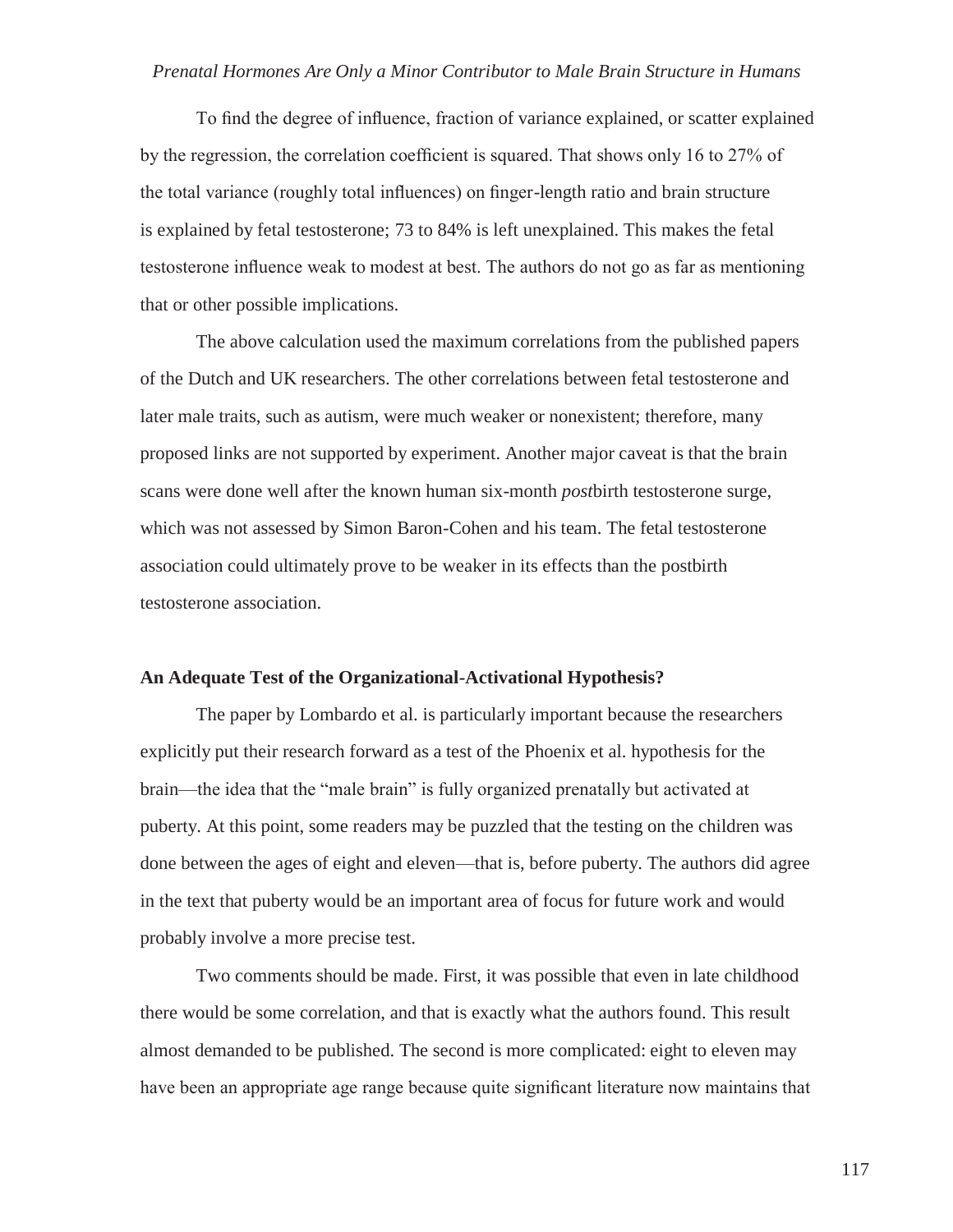the average age of first attraction—hence sexual orientation—to either the opposite sex or same sex is not at puberty. Instead, it is *before* puberty—at ten years, with a very wide age range of several years (Herdt, McClintock, Henderson, Lehavot, & Simoni, 2000). This "first attraction" might be merely hero-worship or a child's crush on a teacher but, on the other hand, it could be a real pre-echo of genuine attraction. Lombardo et al. do not explicitly give this as a rationale for testing at ages eight to eleven; however, the age of ten is conveniently covered by the age range they used.

Is it likely that better correlations may be achieved at puberty? We will have to wait and see, but in view of the existence of other influences that usually tend to reduce correlations rather than increase them, this is not likely. It is also possible that a testosterone/brain structure correlation like the one found by Lombardo et al. does not lead inevitably to a particular attraction (as in the case of the ferrets mentioned previously), so this is another reason the final association between fetal testosterone and attraction may be weaker than expected or may not exist at all.

#### **Implications of the Modest Correlation with Fetal Testosterone**

Some of the more extreme proponents in the research community may have expected to find an overwhelmingly strong testosterone/brain structure correlation, but it was actually surprisingly weak. It may be that other hormones are important and the focus of attention has been misplaced. This has important implications; although most research finds there is a correlation between fetal testosterone and later maleness, it does not *rigidly prescribe male brain structure but only modestly influences it.*

The important conclusion is this: *Heterosexual brain dimorphism seems only modestly prenatally prescribed by prenatal testosterone.* We now discuss two other independent lines of research that are consistent with that result.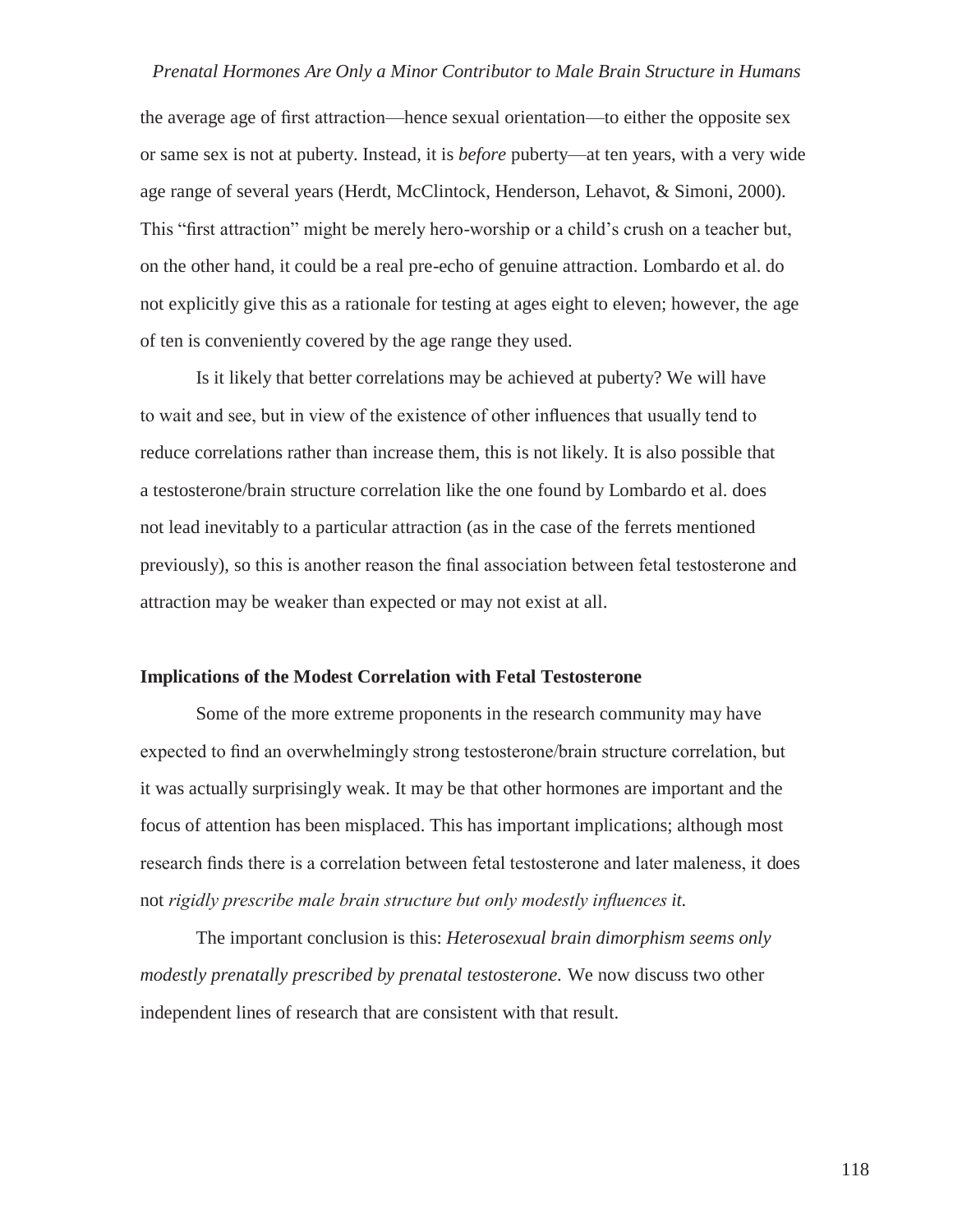#### **Other Research Evidence for Modest Influence**

The fetal/brain research gave a testosterone influence of 16 to 27%. There is very little other research that tries to estimate the quantitative strength of prenatal factors on heterosexual attraction, but one paper that did used twin studies (Hershberger, 1997). Although there is some slight doubt that testosterone in the womb is exactly the same even for identical twins, these studies are generally accepted. A weak to modest result (18 to 26%) for the influence of all prenatal factors on OSA was found. The sample was unmarried adults and was unusually favorable for testing heterosexual development. Calculations of the genetic influence on OSA from usual whole-population twin samples encounter intractable mathematical problems because relatively few respondents of minority sexual orientations are present; in an unmarried sample the percentage is much higher. Hershberger therefore was able to use this twin study to calculate the total prenatal influence on OSA.

This type of study is particularly important because twin studies test all prenatal factors combined, not just genetics or prenatal hormones. They include any effects of a theoretical later time in gestation when the brain might be preprogrammed independently of the earlier testosterone surge, as proposed by Diamond and others.

A result of this modest strength at the lower end of the range is similarly found when one investigates the wide spread of ages in first OSA attraction (Whitehead, submitted; see also Whitehead & Whitehead, 2010, p. 34). The wider the age spread in the appearance of any trait, the less likely it is to be genetic or biologically programmed, and the large spread for OSA makes the calculated degree of prenatal programming similar to the first two approaches—and a minor factor. These three similar results are shown in Figure 2.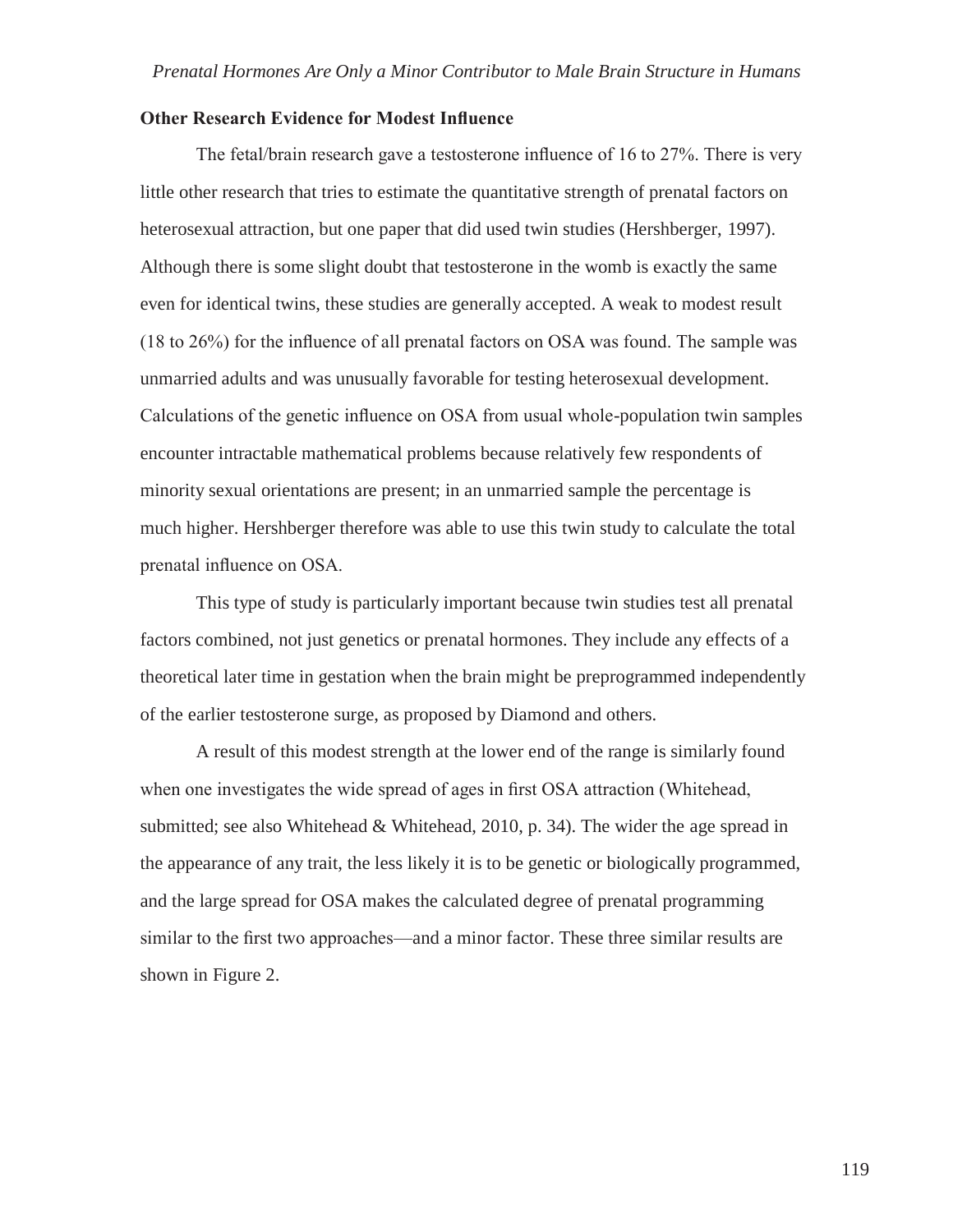

Figure 2.Percentage of prenatal influences on OSA as shown by (A) testosterone from amniocentesis, (B) twin studies, (C) age spread of first attraction. Shaded areas are 95% confidence limits where known.

The twin studies are the summation of all prenatal influences on adult sexual orientation. The testosterone results are only the influence of testosterone on sexually dimorphic brain structure, and are therefore more restricted. (For the purposes of this paper, it is assumed that adult sexual orientation is related to dimorphic brain structure, as the Phoenix et al. scheme proposes.) The similarity is important because of the hypothesis of Diamond (2009), mentioned earlier, that a prenatal influence independent of testosterone is important for sexually dimorphic brain structure. The similarity of A and B above means that the testosterone entirely accounts for the quite limited effects on the brain and that there is no room for another influence, as posited by Diamond.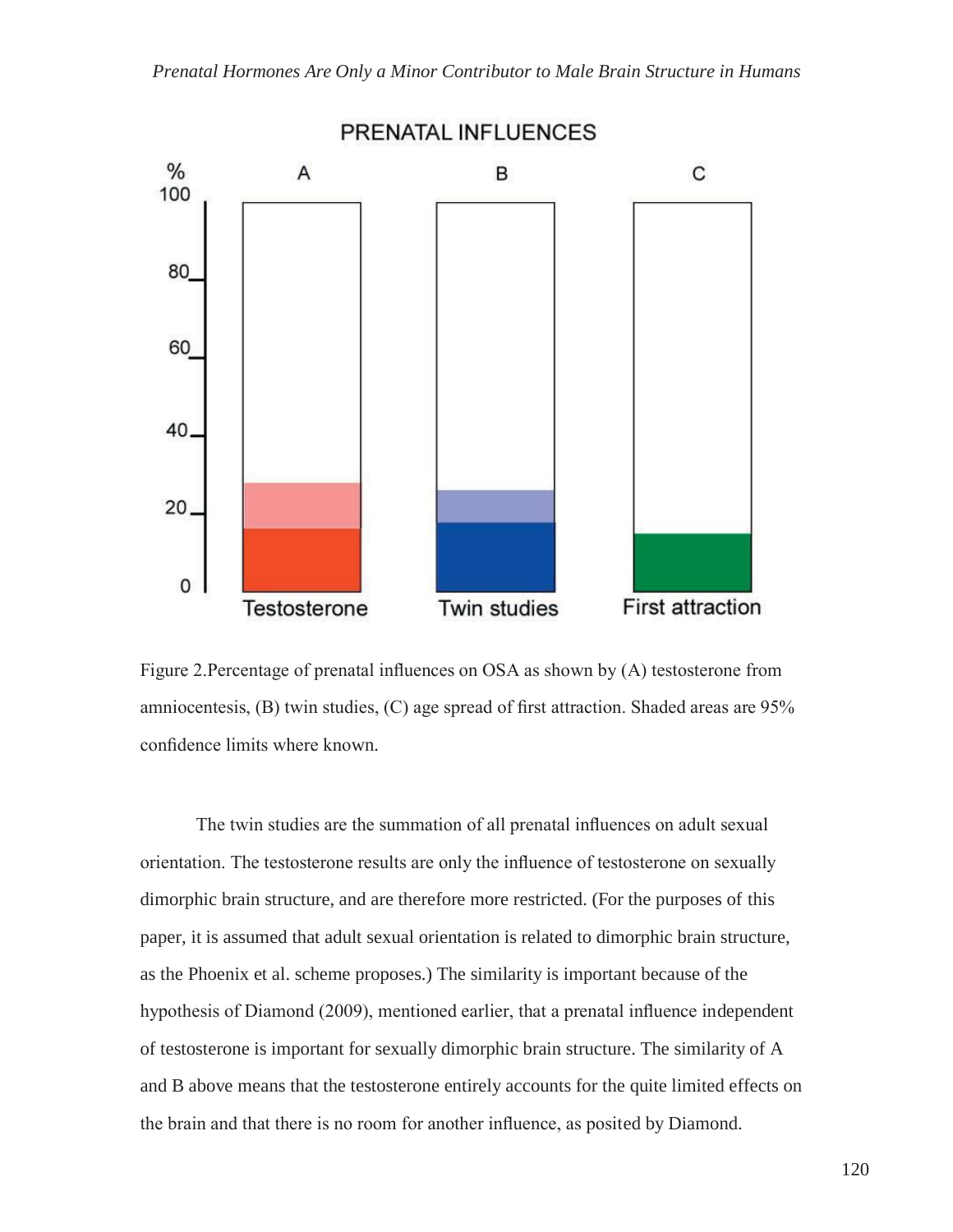We also note that the strength of the masculinizing influence for the CAS girls is 10 to 20%, consistent with the values discussed above. Studies on non-CAS girls from those born following amniocentesis would also be very useful in understanding female OSA, but the Hershberger twin studies indicate any prenatal influence on females is also weak to modest, as with the male results, and it is likely that the influence on female brain structure is similarly very modest.

#### **What Does This Modest Effect Mean for Homosexual and Transgender Attraction?**

The comparison of A and B in Figure 2 means that there is no room for a lategestation influence on OSA. An unexpected corollary is that the transgender hypothesis of late gestational unusual brain programming—as proposed by Diamond (2009) and mentioned earlier—is not very likely. As shown in Figure 2, the late gestation period is not significantly involved in establishing OSA in humans and is therefore not likely to be involved in transgender origins either.

There is an independent implication in all this for the development of SSA, although only heterosexual orientation was examined in the Lombardo et al. paper. It has been popular to argue that SSA is prenatally programmed in humans and that the mechanism for males would probably be a lesser amount of testosterone at critical prenatal times. Such a mechanism, with its variable possible amounts of testosterone from slightly deficient to very deficient, would be expected to less tightly correlate with the final brain structure and therefore have an effect certainly not stronger than the effect on OSA, and more likely weaker. One therefore expects that the association between fetal testosterone and supposed SSA-related brain structure *should be less influenced by prenatal hormones than is OSA, so that the effect of prenatal hormones should be weak to modest, at best—not dominant.*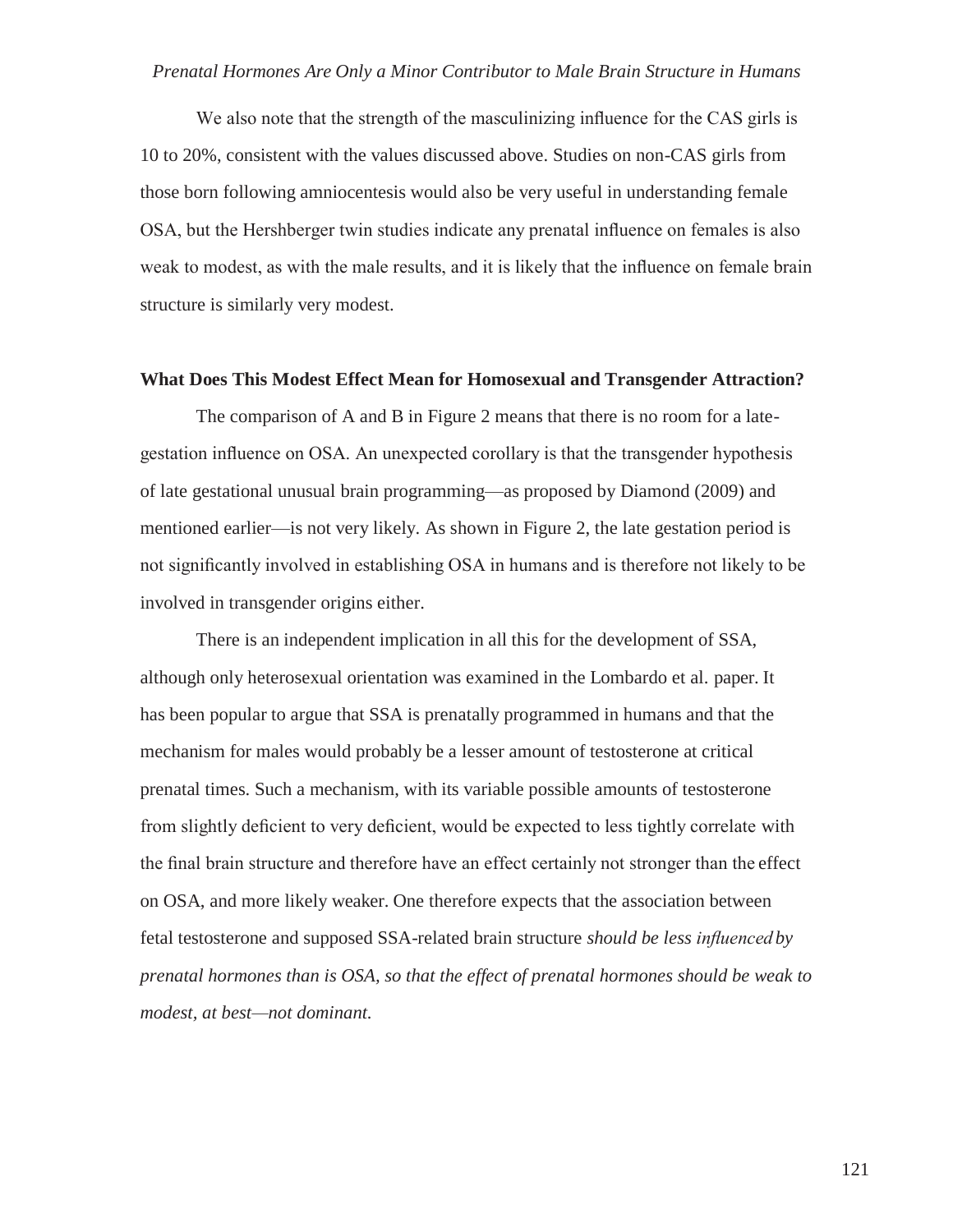# **Other Factors in Sexual Orientation Development**

For the first time, we have quantitative evidence about the strength of prenatal hormone influence on sexually dimorphic brain structure. This was expected by many to be overwhelmingly strong for humans, but instead it seems that testosterone is just one factor among several. Following is a list of some of the other influencing factors found in other research, but in all cases they are not individually predominant. The picture is therefore of many influences of modest strength working together on the brain—not just during fetal development but after birth through adolescence. Because the multiple factors may interact in many ways and could add or multiply their effects, accurate prediction of final sexual orientation based on these factors is at present too complex.

Research has increasingly revealed many other processes at work in the development of sexual orientation/attraction in humans. Since the time of the Phoenix et al. paper, researchers have discovered that there are some prenatal sexually dimorphic effects in the brain that depend directly on the sex chromosomes (Lenz, Nugent, & McCarthy, 2012), even where there is no influence of sex hormones and even in disorders of sexual development in which there are no gonads. Estrogen proves essential for feminization of the brain—females are not simply default males (Lenz et al., 2012). Testosterone masculinizes males, but there is also an independent process of defeminization (Lenz et al., 2012). There may be contribution from sex hormones produced in the placenta, and at birth there are high levels of sex hormones in the brain independent of circulating hormones and produced from cholesterol (Konkle & McCarthy, 2011). There is a male testosterone surge in humans just after birth that lasts much longer than the prenatal one; there is a corresponding estradiol surge for females (Winter, Hughes, Reyes, & Faiman, 1976). Some brain masculinization occurs *after*  birth (Lenz et al., 2012). Sexually dimorphic human brain changes at puberty seem proportional to the sex hormone levels at that time (Neufang et al., 2009); this implies the importance of current hormone levels and not just prenatal influences. Further, since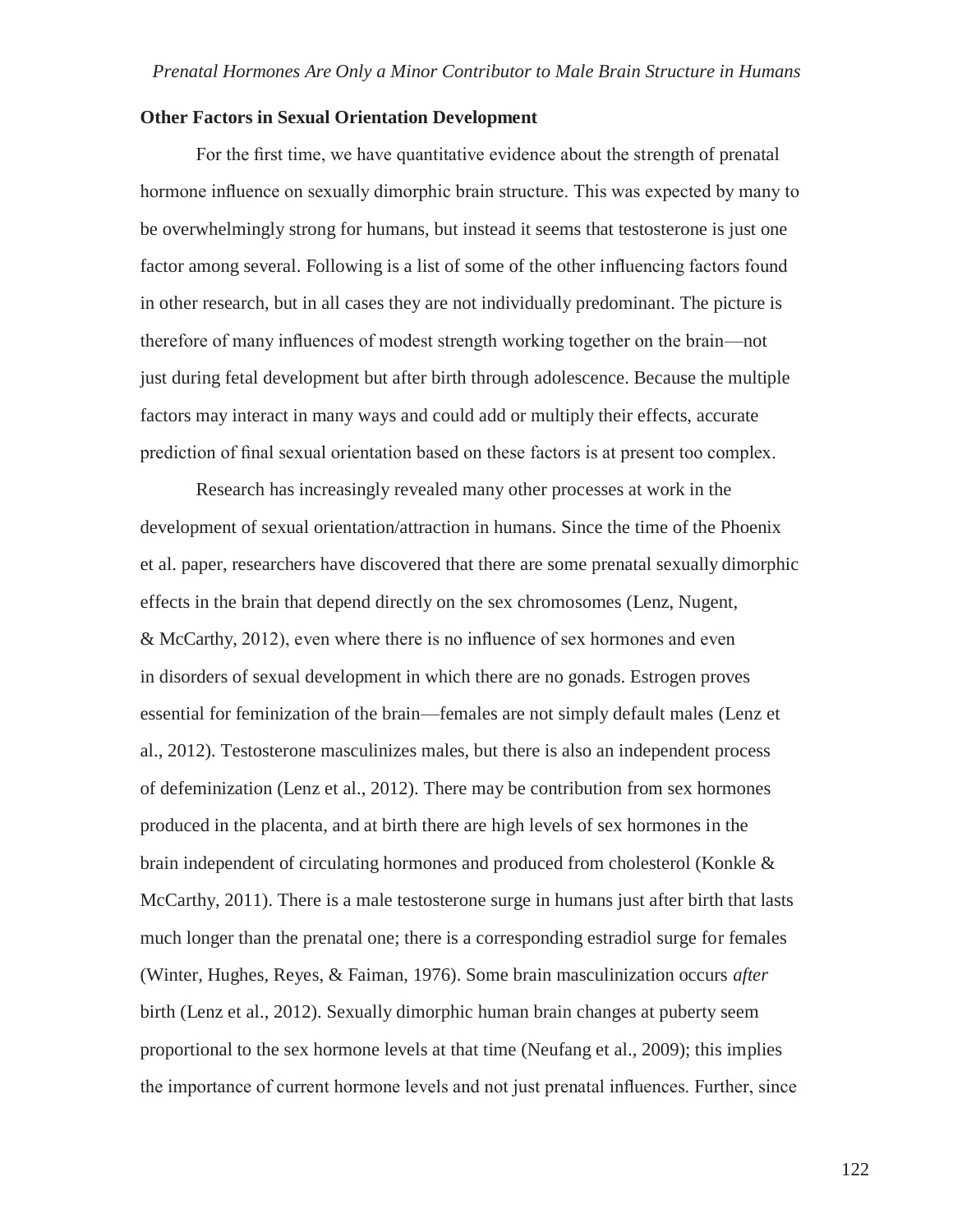maternal care significantly influences future sexual orientation, at least in rats (Moore, 1992), there is a general consensus that there are multiple influences at work rather than solely the prenatal testosterone surge.

This leads to a contemporary comment on the "organizational-activational hypothesis" Phoenix paper: "Our current knowledge of sex-based neurobiology has outgrown this simplistic model. Multiple lines of research have contributed to this conclusion" (Reinius, 2011, p. 15).

For therapists, this conclusion should reinforce the idea that therapy in the field of sexual orientation is a possible option. Such therapy will not encounter impassable barriers through brain structures already formed *in utero* that are, of course, unalterable.

The conclusion also has possible implications for parents. They cannot merely assume that heterosexuality will automatically develop in their children. As always, guidance and direction are a continuing part of parenting.

In a succeeding paper, the author hopes to discuss a further influence on brain structure—death of neurons in a sexually dimorphic way up to adulthood and unrelated results now available using gene expression measurements for the whole genome—to show the degree of sexual dimorphism in the brain at various ages. These support the interpretation in this paper.

#### **Conclusion**

The contribution of prenatal sex hormones to OSA or SSA is not anywhere near 100%, as many have believed, but is at most about 25%—in other words, a minor contribution. In that sense, one is not born straight or gay or transgender.

Simply stated, the prenatal hormonal contribution to heterosexual brain structure is weak to modest. Similarly, prenatal contribution to homosexual or transgender brain structure is weak to modest.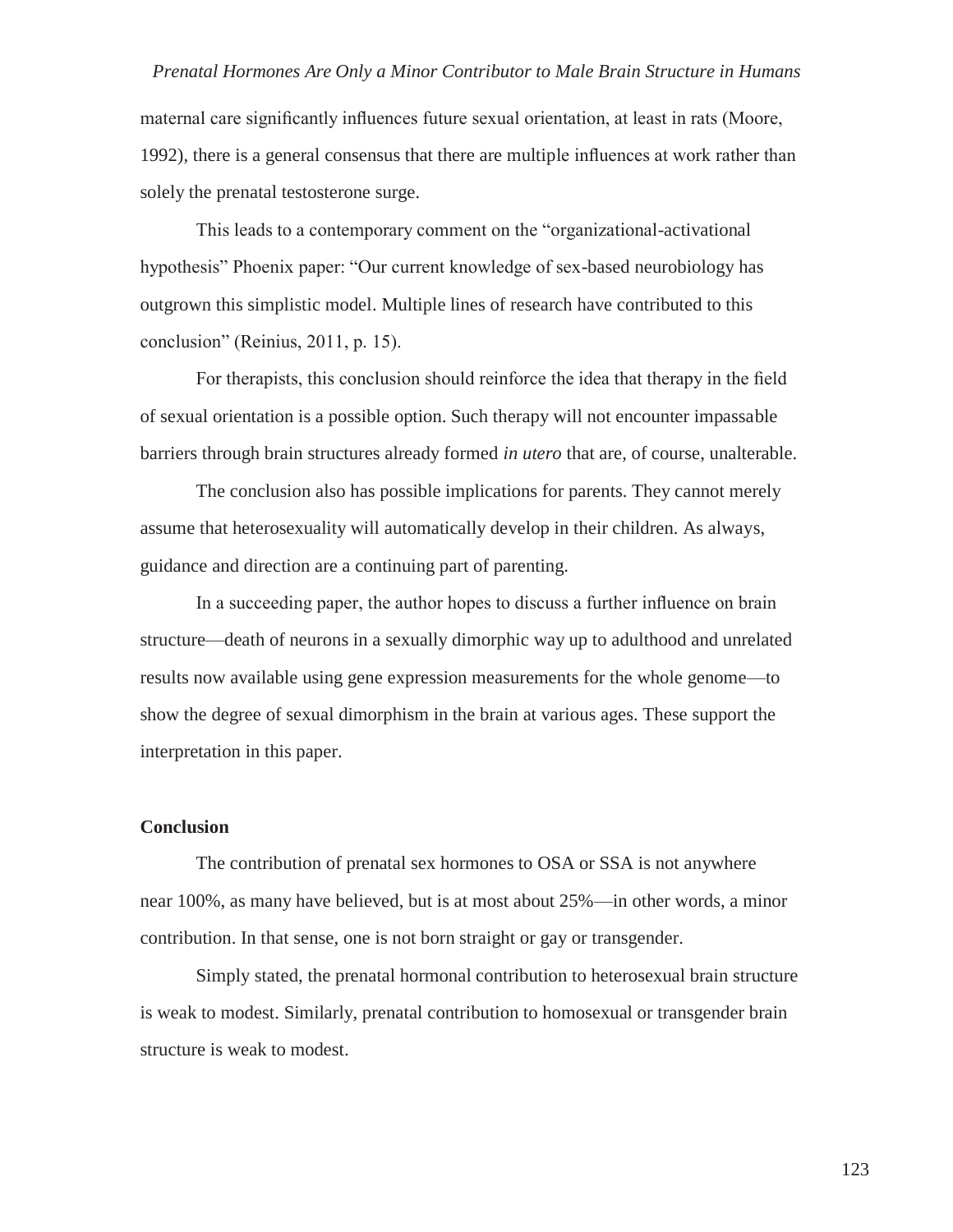# **References**

- Auyeung, B., Baron-Cohen, S., Ashwin, E., Knickmeyer, R., Taylor, K., & Hackett, G. (2009a). Fetal testosterone and autistic traits. *British Journal of Psychology, 100*(1), 1–22.
- Auyeung, B., Baron-Cohen, S., Ashwin, E., Knickmeyer, R., Taylor, K., Hackett, G., & Hines, M. (2009b). Fetal testosterone predicts sexually differentiated childhood behavior in girls and in boys. *Psychological Science, 20*(2), 144–148.
- Auyeung, B., Knickmeyer, R., Ashwin, E., Taylor, K., Hackett, G., & Baron-Cohen, S. (2012). Effects of fetal testosterone on visuospatial ability. *Archives of Sexual Behavior, 41*(3), 571–581.
- Auyeung, B., Taylor, K., Hackett, G., & Baron-Cohen, S. (2010). Foetal testosterone and autistic traits in 18- to 24-month-old children. *Molecular Autism, 1*(1), 11.
- Byne, W., & Parsons, B. (1993). Human sexual orientation: The biologic theories reappraised. *Archives of General Psychiatry, 50*, 228–239.
- Chapman, E., Baron-Cohen, S., Auyeung, B., Knickmeyer, R., Taylor, K., & Hackett, G. (2006). Fetal testosterone and empathy: Evidence from the empathy quotient (EQ) and the "reading the mind in the eyes" test. *Social Neuroscience, 1*(2), 135–148.
- Chura, L. R., Lombardo, M. V., Ashwin, E., Auyeung, B., Chakrabarti, B., Bullmore, E. T., & Baron-Cohen, S. (2010). Organizational effects of fetal testosterone on human corpus callosum sizeand asymmetry. *Psychoneuroendocrinology, 35*(1), 122–132.
- Cornwell, A. C. (1993). Sex differences in the maturation of sleep/wake patterns in high risk for SIDS infants. *Neuropediatrics, 24*, 8–14.
- deVries, G. J. S. P. (2009). Sex differences in the brain: The relation between structure and function. *Hormones and Behavior, 55*(5), 589–596.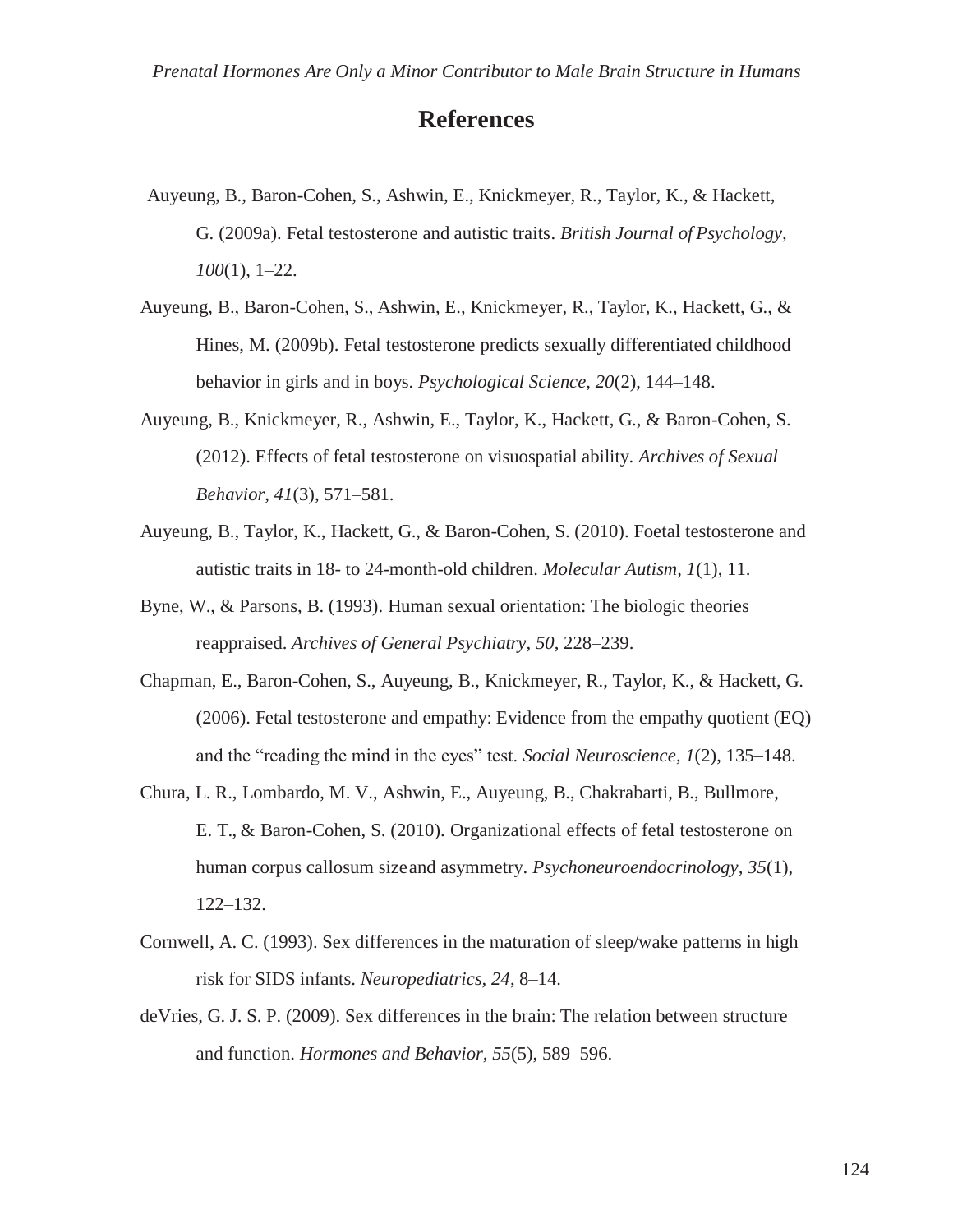- Diamond, M. (2009). Clinical implications of the organizational and activational effects of hormones. *Hormones and Behavior, 55*(5), 621–632.
- Herdt, G., McClintock, M., Henderson, A. W., Lehavot, K., & Simoni, J. M. (2000).The magical age of 10. *Archives of Sexual Behavior, 29*(6), 587–606.
- Hershberger, S. L. (1997). A twin registry study of male and female sexual orientation. *Journal of Sex Research, 34*, 212–222.
- Hines, M. (2008). Early androgen influences on human neural and behavioural development. *Early Human Development, 84*, 805–807.
- Hoffman, M. L. (1977). Sex differences in empathy and related behaviors. *Psychological Bulletin, 84*(4), 712–722.
- Knickmeyer, R. C., Wheelwright, S., Taylor, K., Raggatt, P., Hackett, G., & Baron-Cohen, S. (2005). Gender-typed play and amniotic testosterone. *Developmental Psychology, 41*, 517–528.
- Konkle, A. T., & McCarthy, M. M. (2011). Developmental time course of estradiol, testosterone, and dihydrotestosterone levels in discrete regions of male and female rat brains. *Endocrinology, 152*(1), 223–235.
- Lenz, K. M., Nugent, B. M., & McCarthy, M. M. (2012). Sexual differentiation of the rodent brain: Dogma and beyond. *Frontiers of Neuroscience, 6*, 1–12.
- Lombardo, M. V., Ashwin, E., Auyeung, B., Chakrabarti, B., Taylor, K., Hackett, G., Baron-Cohen, S. (2012). Fetal testosterone influences sexually dimorphic gray matter in the human brain. *Journal of Neuroscience, 32*(2), 674–680.
- Lust, J. M., Geuze, R. H., Van de Beek, C., Cohen-Kettenis, P. T., Bouma, A., & Groothuis, T. G. (2011). Differential effects of prenatal testosterone on lateralization of handedness and language. *Neuropsychology, 25*(2), 581–589.
- Lutchmaya, S., Baron-Cohen, S., & Raggatt, P. (2002a). Foetal testosterone and eye contact in 12-month-old human infants. *Infant Behavior and Development, 25*, 327–335.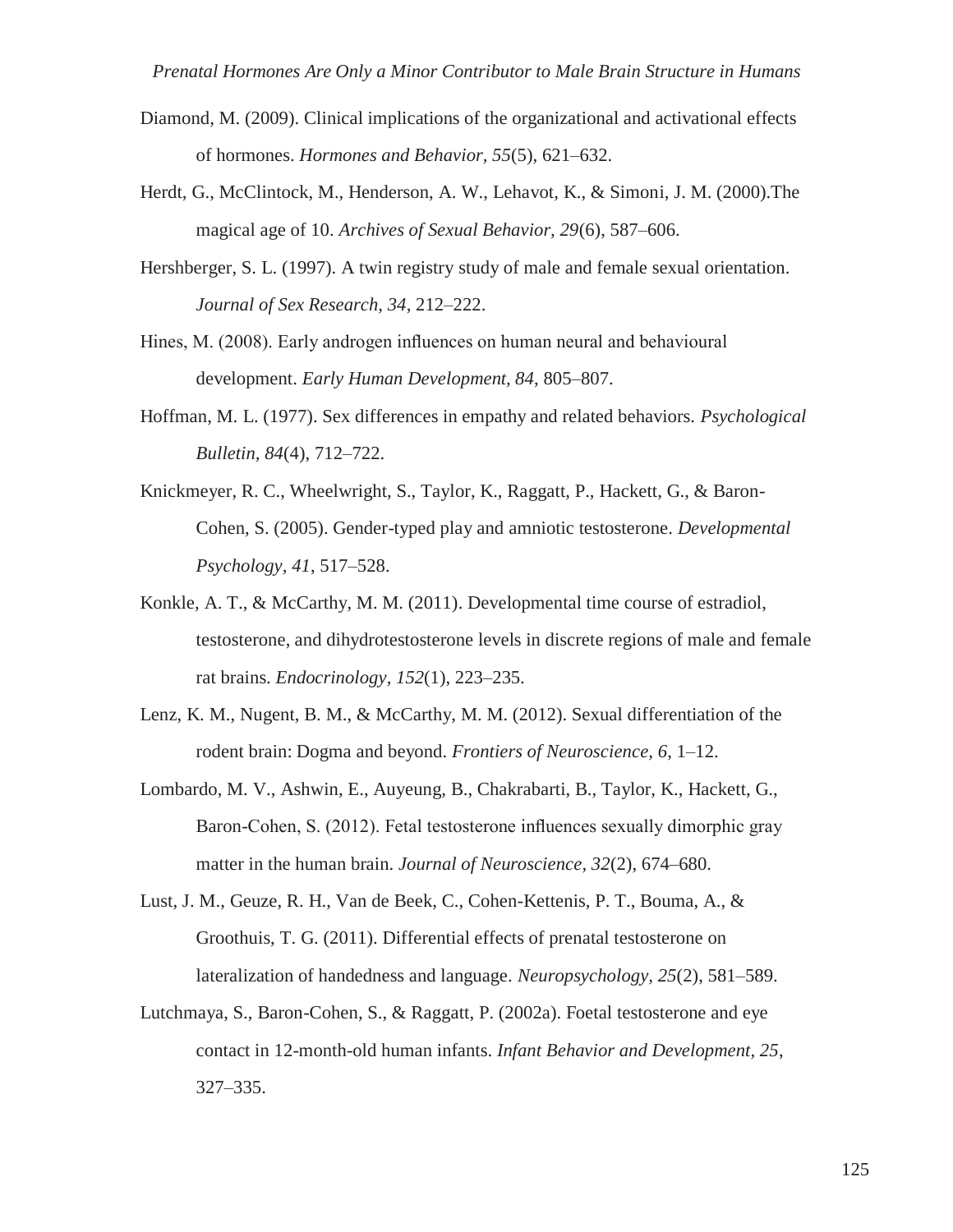- Lutchmaya, S., Baron-Cohen, S., & Raggatt, P. (2002b). Foetal testosterone and vocabulary size in 18 and 24 month infants. *Infant Behaviour and Development, 24*, 418–424.
- Lutchmaya, S., Baron-Cohen, S., Raggatt, P., Knickmeyer, R., & Manning, J. T. (2004). 2nd to 4th digit ratios, fetal testosterone and estradiol. *Early Human Development, 77*, 23–28.
- McCarthy, M. M., Wright, C. L., & Schwarz, J. M. (2009). New tricks by an old dogma: Mechanisms of the organizational/activational hypothesis of steroidmediated sexual differentiation of brain and behavior. *Hormones and Behavior, 55*(5), 655–665.
- Mercure, E., Ashwin, E., Dick, F., Halit, H., Auyeung, B., Baron-Cohen, S., & Johnson, M. H. (2009). IQ, fetal testosterone and individual variability in children's functional lateralization. *Neuropsychologia, 47*(12), 2537–2543.
- Moore, C. L. (1992). The role of maternal stimulation in the development of sexual behavior and its neural basis. *Annals of the NY Academy of Sciences, 662*, 160–177.
- Nagy, E., Kompagne, H., Orvos, H., & Pal, A. (2007). Gender-related differences in neonatal imitation. *Infant and Child Development, 16*(3), 267–276.
- Neufang, S., Specht, K., Hausmann, M., Gunturkun, O., Herpertz-Dahlmann, B., Fink, G. R., & Konrad, K. (2009). Sex differences and the impact of steroid hormones on the developing human brain. *Cerebral Cortex, 19*(2), 464–473.
- Phoenix, C. H., Goy, R. W., Gerall, A. A., & Young, W. C. (1959). Organizing actionof prenatally administered testosterone propionate on the tissues mediating mating behavior in the female guinea pig. *Endocrinology, 65*, 369–382.
- Reinius, B. (2011). *Sexually Dimorphic Gene Expression in the Mammalian Brain*. (Unpublished doctoral dissertation).University of Uppsala, Uppsala, Sweden.
- Schulz, K. M., Molenda-Figueira, H. A., & Sisk, C. L. (2009). Back to the future: The organizational–activational hypothesis adapted to puberty and adolescence. *Hormones and Behavior, 55*(5), 597–604.